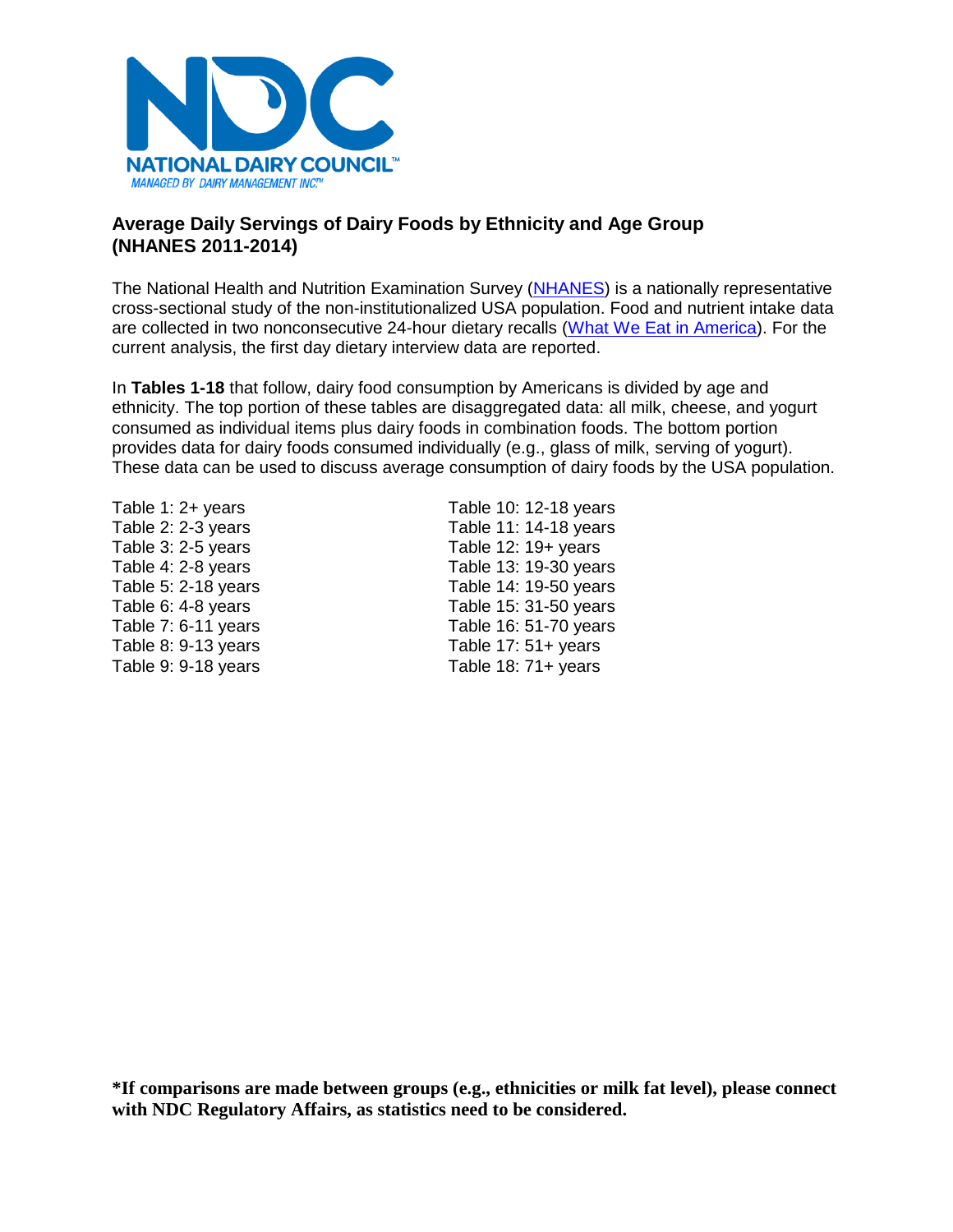# **Example messaging\***

#### Table 1, Americans 2+ Years of Age

On average, Americans consume 1.7 cup equivalents of dairy foods (milk, cheese, and yogurt) per day.

On average, Americans consume 0.9 cups of milk per day; approximately 0.6 cups of milk are consumed as a beverage, primarily reduced fat white milk.

On average, Americans consume 0.1 cup equivalents of yogurt per day, primarily low-fat and non-fat versions.

Asian Americans consume an average of 1.2 cup equivalents of dairy foods (milk, cheese, and yogurt) per day.

Asian Americans consume half the amount of cheese (0.4 cup equivalents, on average) as compared to the total American population (0.8 cup equivalents).

Non-Hispanic White Americans consume approximately half of their cheese in mixed dishes and half of their cheese alone.

Non-Hispanic Black Americans consume an average of 1.3 cup equivalents of dairy foods (milk, cheese, and yogurt).

Asian Americans and Non-Hispanic Black Americans consume the least amount of dairy foods (milk, cheese, and yogurt) per day, at an average of 1.2 and 1.3 cup equivalents, respectively.

# Table 5, Americans 2-18 Years of Age

American children aged 2-18 years consume an average of 2.2 cup equivalents of dairy foods per day.

American children aged 2-18 years consume an average of 1.3 cups of milk per day, with most milk (1.1. cups) consumed as a beverage.

Mexican American children aged 2-18 years consume an average of 0.8 cup equivalents of cheese per day, and most of this is consumed in mixed dishes.

Non-Hispanic Black American children aged 2-18 years consume the least amount of dairy foods (milk, cheese, and yogurt), as compared to other ethnicities, at an average of 1.7 cup equivalents per day.

**\*If comparisons are made between groups (e.g., ethnicities or milk fat level), please connect with NDC Regulatory Affairs, as statistics need to be considered if comparisons are made.**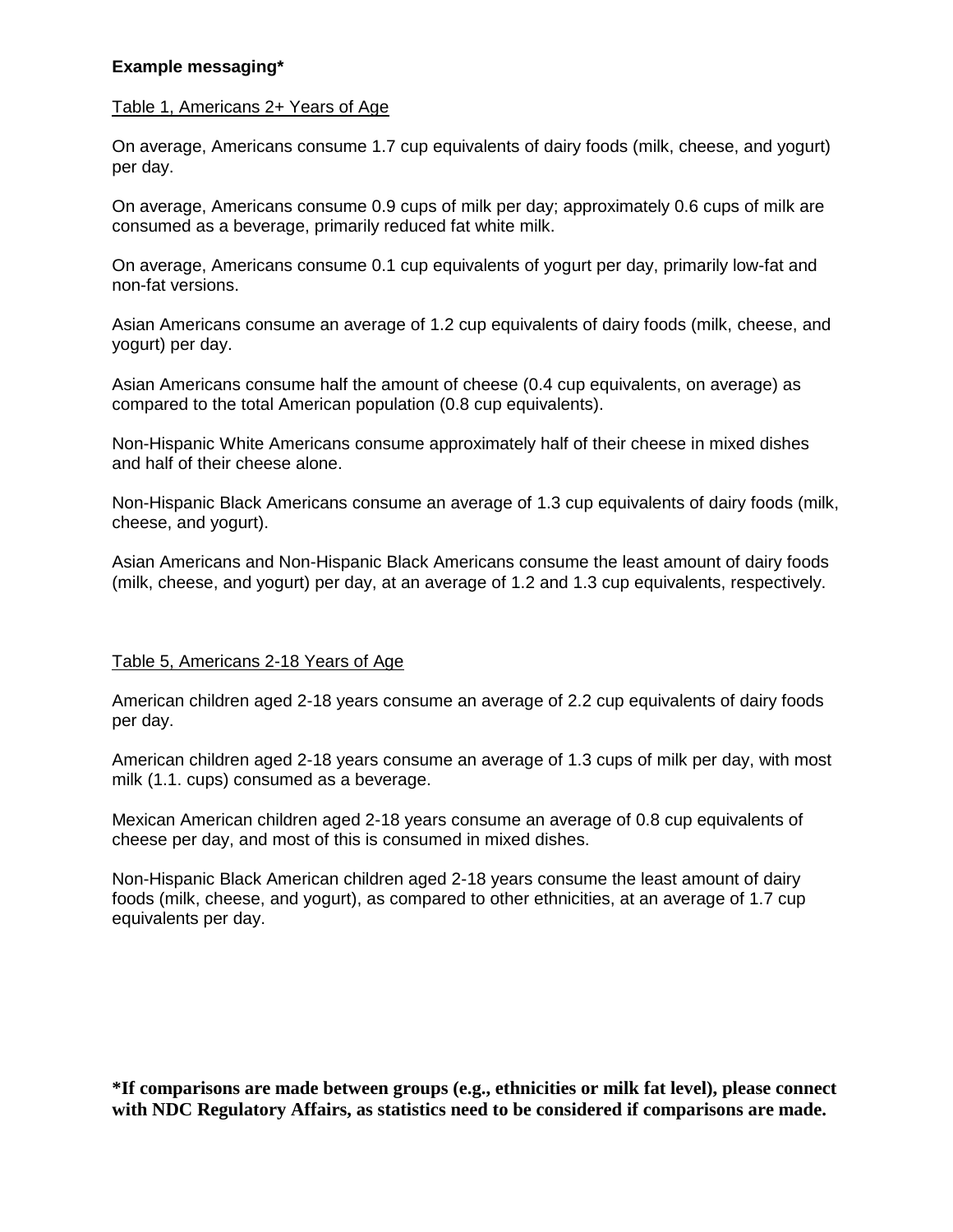#### **Table 1: Average daily servings of dairy foods by ethnicity (cup equivalents**<sup>1</sup> **± SE), Americans aged 2+ y**

| <b>Dairy foods</b>                              | All             | <b>Asian</b>    | Mexican/Hispanic | <b>Non-Hispanic</b>    | <b>Non-Hispanic</b>    |
|-------------------------------------------------|-----------------|-----------------|------------------|------------------------|------------------------|
| (total, disaggregated)                          | $(n=15,833)$    | $(n=1,749)$     | $(n=3,991)$      | <b>Black</b> (n=3,932) | <b>White (n=5,509)</b> |
| All dairy foods<br>weighted mean <sup>2</sup>   | $1.76 \pm 0.02$ | $1.24 \pm 0.04$ | $1.79 \pm 0.04$  | $1.31 \pm 0.04$        | $1.89 \pm 0.03$        |
|                                                 |                 |                 |                  |                        |                        |
| <b>Dairy Products (Milk,</b><br>Cheese, Yogurt) | 1.73            | 1.22            | 1.75             | 1.29                   | 1.86                   |
| Milk <sup>3</sup>                               | 0.87            | 0.76            | 0.86             | 0.58                   | 0.94                   |
| Cheese                                          | 0.80            | 0.38            | 0.84             | 0.68                   | 0.85                   |
|                                                 | 0.06            | 0.08            | 0.05             | 0.03                   | 0.07                   |
| Yogurt                                          |                 |                 |                  |                        |                        |
| Dairy foods as consumed <sup>4</sup>            | $1.06 \pm 0.01$ | $0.80 \pm 0.04$ | $1.01 \pm 0.03$  | $0.71 \pm 0.03$        | $1.17 \pm 0.02$        |
| <b>White Milk</b>                               | $0.55 \pm 0.01$ | $0.47 \pm 0.03$ | $0.54 \pm 0.02$  | $0.32 \pm 0.02$        | $0.60 \pm 0.02$        |
| Whole                                           | 0.12            | 0.14            | 0.13             | 0.12                   | 0.12                   |
| Reduced fat                                     | 0.25            | 0.21            | 0.30             | 0.15                   | 0.25                   |
| Low-fat                                         | 0.09            | 0.04            | 0.08             | 0.04                   | 0.01                   |
| Non-fat                                         | 0.09            | 0.08            | 0.04             | 0.02                   | 0.01                   |
| <b>Flavored Milk</b>                            | $0.08 \pm 0.01$ | $0.07 \pm 0.01$ | $0.10 \pm 0.01$  | $0.07 \pm 0.01$        | $0.07 \pm 0.01$        |
| Whole                                           | 0.02            | 0.02            | 0.02             | 0.02                   | 0.02                   |
| Reduced fat                                     | 0.04            | 0.03            | 0.05             | 0.04                   | 0.04                   |
| Low-fat                                         | 0.02            | 0.01            | 0.02             | 0.01                   | 0.02                   |
| Non-fat                                         | 0.00            | 0.01            | 0.00             | 0.00                   | 0.00                   |
| <b>Cheese</b>                                   | $0.35 \pm 0.01$ | $0.15 \pm 0.01$ | $0.29 \pm 0.01$  | $0.28 \pm 0.01$        | $0.40 \pm 0.02$        |
| Cheese                                          | 0.34            | 0.14            | 0.29             | 0.28                   | 0.39                   |
| Cottage/ricotta                                 | 0.00            | 0.00            | 0.00             | 0.00                   | 0.01                   |
| Yogurt                                          | $0.05 \pm 0.00$ | $0.07 \pm 0.01$ | $0.05 \pm 0.01$  | $0.02 \pm 0.00$        | $0.06 \pm 0.00$        |
| Whole and Reduced fat                           | 0.01            | 0.02            | 0.01             | 0.00                   | 0.00                   |
| Low-fat and Non-fat                             | 0.05            | 0.05            | 0.04             | 0.02                   | 0.06                   |
| Milk shakes and other                           | $0.02 \pm 0.00$ | $0.00 \pm 0.00$ | $0.02 \pm 0.00$  | $0.01 \pm 0.00$        | $0.02 \pm 0.00$        |
| dairy drinks <sup>5</sup>                       |                 |                 |                  |                        |                        |
| Milk substitutes <sup>6</sup>                   | $0.01 \pm 0.00$ | $0.05 \pm 0.01$ | $0.01 \pm 0.00$  | $0.01 \pm 0.00$        | $0.01 \pm 0.00$        |

Source: NHANES 2011-2014, ages 2 years and older with complete, reliable 24-hour recall on Day 1 (n=15,833). <sup>1</sup>Cup equivalent servings: 1 cup of milk or yogurt, 1.5 ounces natural cheese, 2 ounces processed cheese. <sup>2</sup>NHANES Milk and Dairy Main Group, includes white milk, flavored milk, cheese, yogurt, milk shakes and other dairy drinks, milk substitutes. <sup>3</sup>Milk includes whole, reduced fat, low-fat, non-fat, buttermilk, dry reconstituted, evaporated, lactose-free, kefir, goat's milk, and flavored milks (including sweetened condensed and hot cocoa). <sup>4</sup> Dairy foods consumed individually (e.g., glass of milk, serving of yogurt, cheese snacks, including milk shakes, other dairy drinks, and milk substitutes). <sup>5</sup>Milk shakes and dairy drinks, e.g. eggnog; <sup>6</sup>Milk substitutes include soy, almond, rice, and coconut beverages. Citation: National Dairy Council. NHANES 2011-2014. Data Source: Centers for Disease Control and Prevention, National Center for Health Statistics, National Health and Nutrition Examination Survey Data. Hyattsville, MD: U.S. Department of Health and Human Services. http://www.cdc.gov/nchs/nhanes.htm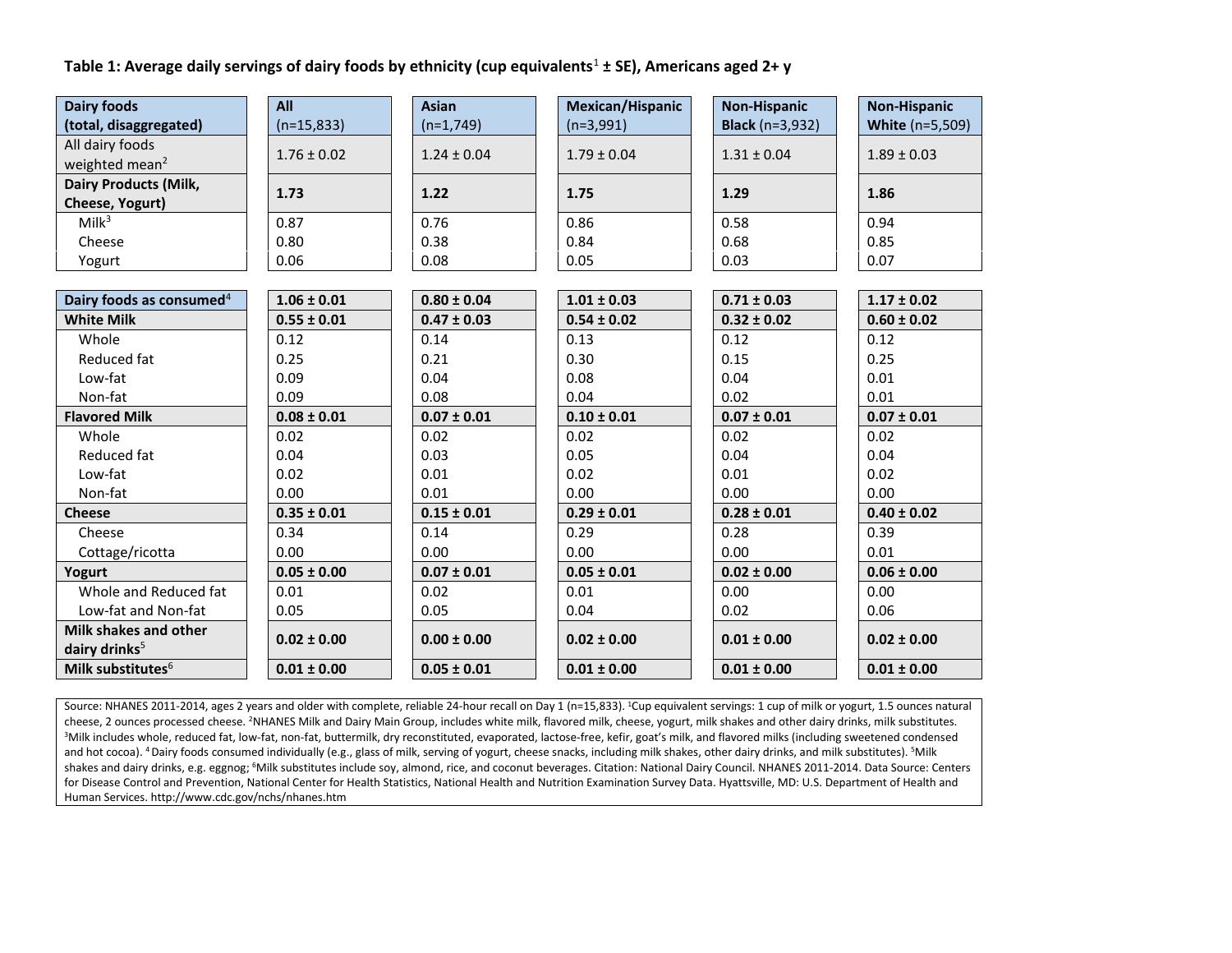# **Table 2: Average daily servings of dairy foods by ethnicity (cup equivalents**<sup>1</sup> **± SE), Americans aged 2-3 y**

| <b>Dairy foods</b>                   | All             | <b>Asian</b>    | Mexican/Hispanic | <b>Non-Hispanic</b>      | <b>Non-Hispanic</b> |
|--------------------------------------|-----------------|-----------------|------------------|--------------------------|---------------------|
| (total, disaggregated)               | $(n=839)$       | $(n=80)$        | $(n=265)$        | <b>Black</b> ( $n=242$ ) | White $(n=202)$     |
| All dairy foods                      | $2.30 \pm 0.08$ | $2.41 \pm 0.31$ | $2.50 \pm 0.12$  | $1.73 \pm 0.10$          | $2.40 \pm 0.12$     |
| weighted mean <sup>2</sup>           |                 |                 |                  |                          |                     |
| <b>Dairy Products (Milk,</b>         | 2.29            | 2.37            | 2.49             | 1.70                     | 2.39                |
| Cheese, Yogurt)                      |                 |                 |                  |                          |                     |
| Milk <sup>3</sup>                    | 1.63            | 1.72            | 1.79             | 1.27                     | 1.68                |
| Cheese                               | 0.54            | 0.58            | 0.59             | 0.38                     | 0.56                |
| Yogurt                               | 0.12            | 0.07            | 0.11             | 0.05                     | 0.15                |
|                                      |                 |                 |                  |                          |                     |
| Dairy foods as consumed <sup>4</sup> | $1.93 \pm 0.07$ | $1.90 \pm 0.27$ | $2.09 \pm 0.11$  | $1.35 \pm 0.11$          | $2.08 \pm 0.12$     |
| <b>White Milk</b>                    | $1.24 \pm 0.05$ | $1.46 \pm 0.36$ | $1.39 \pm 0.07$  | $0.98 \pm 0.10$          | $1.25 \pm 0.08$     |
| Whole                                | 0.41            | 0.88            | 0.54             | 0.35                     | 0.33                |
| Reduced fat                          | 0.62            | 0.43            | 0.69             | 0.52                     | 0.62                |
| Low-fat                              | 0.14            | 0.12            | 0.11             | 0.10                     | 0.17                |
| Non-fat                              | 0.08            | 0.03            | 0.04             | 0.02                     | 0.12                |
| <b>Flavored Milk</b>                 | $0.22 \pm 0.03$ | $0.05 \pm 0.03$ | $0.26 \pm 0.05$  | $0.12 \pm 0.05$          | $0.27 \pm 0.07$     |
| Whole                                | 0.04            | 0.03            | 0.05             | 0.06                     | 0.04                |
| Reduced fat                          | 0.14            | 0.03            | 0.15             | 0.06                     | 0.17                |
| Low-fat                              |                 |                 |                  |                          |                     |
| Non-fat                              |                 |                 |                  |                          |                     |
| <b>Cheese</b>                        | $0.31 \pm 0.04$ | $0.27 \pm 0.11$ | $0.30 \pm 0.06$  | $0.17 \pm 0.03$          | $0.35 \pm 0.06$     |
| Cheese                               | 0.30            | 0.27            | 0.30             | 0.17                     | 0.34                |
| Cottage/ricotta                      |                 |                 |                  |                          |                     |
| Yogurt                               | $0.11 \pm 0.01$ | $0.07 \pm 0.02$ | $0.10 \pm 0.02$  | $0.05 \pm 0.02$          | $0.14 \pm 0.03$     |
| Whole and Reduced fat                |                 |                 |                  |                          |                     |
| Low-fat and Non-fat                  | 0.09            | 0.06            | 0.08             | 0.04                     | 0.13                |
| Milk shakes and other                |                 |                 |                  |                          |                     |
| dairy drinks <sup>5</sup>            |                 |                 |                  |                          |                     |
| Milk substitutes $6$                 |                 |                 |                  |                          |                     |

Source: NHANES 2011-2014, ages 2-3 years with complete, reliable 24-hour recall on Day 1 (n=839). <sup>1</sup>Cup equivalent servings: 1 cup of milk or yogurt, 1.5 ounces natural cheese, 2 ounces processed cheese. <sup>2</sup>NHANES Milk and Dairy Main Group, includes white milk, flavored milk, cheese, yogurt, milk shakes and other dairy drinks, milk substitutes. <sup>3</sup>Milk includes whole, reduced fat, low-fat, non-fat, buttermilk, dry reconstituted, evaporated, lactose-free, kefir, goat's milk, and flavored milks (including sweetened condensed and hot cocoa). <sup>4</sup> Dairy foods consumed individually (e.g., glass of milk, serving of yogurt, cheese snacks, including milk shakes, other dairy drinks, and milk substitutes). <sup>5</sup>Milk shakes and dairy drinks, e.g. eggnog; <sup>6</sup>Milk substitutes include soy, almond, rice, and coconut beverages. Citation: National Dairy Council. NHANES 2011-2014. Data Source: Centers for Disease Control and Prevention, National Center for Health Statistics, National Health and Nutrition Examination Survey Data. Hyattsville, MD: U.S. Department of Health and Human Services. http://www.cdc.gov/nchs/nhanes.htm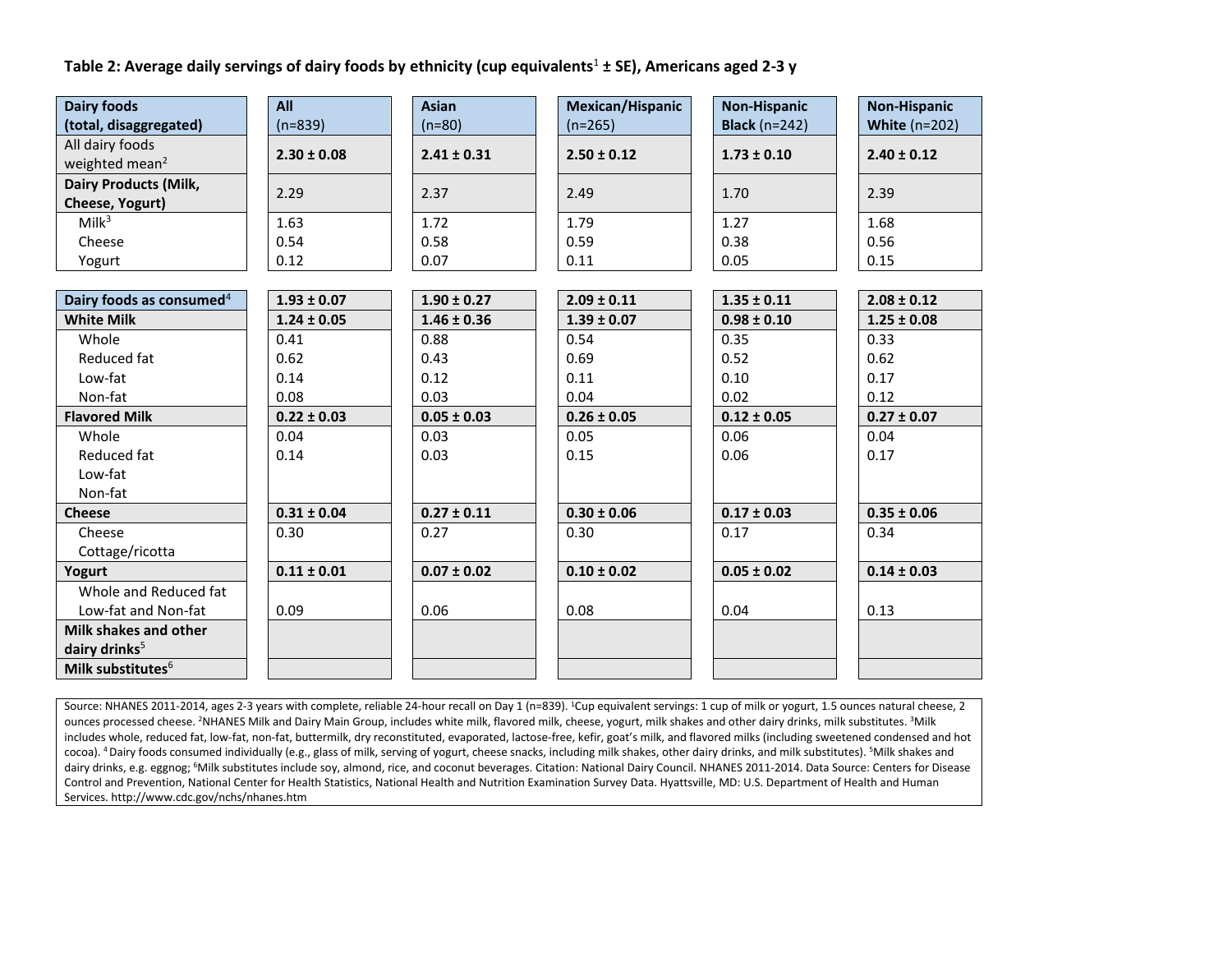# **Table 3: Average daily servings of dairy foods by ethnicity (cup equivalents**<sup>1</sup> **± SE), Americans aged 2-5 y**

| <b>Dairy foods</b>                   | All             | <b>Asian</b>    | Mexican/Hispanic | <b>Non-Hispanic</b>  | <b>Non-Hispanic</b>  |
|--------------------------------------|-----------------|-----------------|------------------|----------------------|----------------------|
| (total, disaggregated)               | $(n=1,514)$     | $(n=160)$       | $(n=505)$        | <b>Black</b> (n=410) | <b>White (n=341)</b> |
| All dairy foods                      | $2.18 \pm 0.08$ | $2.24 \pm 0.17$ | $2.38 \pm 0.07$  | $1.69 \pm 0.07$      | $2.26 \pm 0.11$      |
| weighted mean <sup>2</sup>           |                 |                 |                  |                      |                      |
| <b>Dairy Products (Milk,</b>         | 2.17            | 2.22            | 2.36             | 1.67                 | 2.25                 |
| Cheese, Yogurt)                      |                 |                 |                  |                      |                      |
| Milk <sup>3</sup>                    | 1.50            | 1.65            | 1.62             | 1.18                 | 1.55                 |
| Cheese                               | 0.57            | 0.45            | 0.65             | 0.45                 | 0.57                 |
| Yogurt                               | 0.10            | 0.12            | 0.09             | 0.04                 | 0.13                 |
|                                      |                 |                 |                  |                      |                      |
| Dairy foods as consumed <sup>4</sup> | $1.77 \pm 0.07$ | $1.80 \pm 0.16$ | $1.92 \pm 0.07$  | $1.29 \pm 0.08$      | $1.87 \pm 0.12$      |
| <b>White Milk</b>                    | $1.10 \pm 0.04$ | $1.35 \pm 0.20$ | $1.17 \pm 0.06$  | $0.88 \pm 0.06$      | $1.12 \pm 0.07$      |
| Whole                                | 0.33            | 0.68            | 0.40             | 0.33                 | 0.27                 |
| Reduced fat                          | 0.53            | 0.56            | 0.62             | 0.42                 | 0.51                 |
| Low-fat                              | 0.16            | 0.09            | 0.12             | 0.10                 | 0.21                 |
| Non-fat                              | 0.08            | 0.02            | 0.03             | 0.02                 | 0.13                 |
| <b>Flavored Milk</b>                 | $0.24 \pm 0.03$ | $0.10 \pm 0.04$ | $0.32 \pm 0.03$  | $0.15 \pm 0.04$      | $0.26 \pm 0.06$      |
| Whole                                | 0.06            | 0.03            | 0.07             | 0.05                 | 0.06                 |
| Reduced fat                          | 0.14            | 0.06            | 0.19             | 0.08                 | 0.16                 |
| Low-fat                              | 0.04            | 0.00            | 0.05             | 0.01                 | 0.04                 |
| Non-fat                              |                 |                 |                  |                      |                      |
| <b>Cheese</b>                        | $0.29 \pm 0.03$ | $0.20 \pm 0.06$ | $0.32 \pm 0.04$  | $0.20 \pm 0.03$      | $0.32 \pm 0.06$      |
| Cheese                               | 0.29            | 0.20            | 0.32             | 0.20                 | 0.31                 |
| Cottage/ricotta                      |                 |                 |                  |                      |                      |
| Yogurt                               | $0.10 \pm 0.01$ | $0.11 \pm 0.04$ | $0.09 \pm 0.01$  | $0.04 \pm 0.01$      | $0.12 \pm 0.02$      |
| Whole and Reduced fat                | 0.01            | 0.03            | 0.03             | 0.00                 | 0.01                 |
| Low-fat and Non-fat                  | 0.08            | 0.08            | 0.06             | 0.04                 | 0.11                 |
| Milk shakes and other                | $0.01 \pm 0.00$ | $0.00 \pm 0.00$ | $0.01 \pm 0.00$  | $0.01 \pm 0.00$      | $0.02 \pm 0.01$      |
| dairy drinks <sup>5</sup>            |                 |                 |                  |                      |                      |
| Milk substitutes <sup>6</sup>        |                 |                 |                  |                      |                      |

Source: NHANES 2011-2014, ages 2-5 years with complete, reliable 24-hour recall on Day 1 (n=1,514). <sup>1</sup>Cup equivalent servings: 1 cup of milk or yogurt, 1.5 ounces natural cheese, 2 ounces processed cheese. <sup>2</sup>NHANES Milk and Dairy Main Group, includes white milk, flavored milk, cheese, yogurt, milk shakes and other dairy drinks, milk substitutes. <sup>3</sup>Milk includes whole, reduced fat, low-fat, non-fat, buttermilk, dry reconstituted, evaporated, lactose-free, kefir, goat's milk, and flavored milks (including sweetened condensed and hot cocoa). <sup>4</sup> Dairy foods consumed individually (e.g., glass of milk, serving of yogurt, cheese snacks, including milk shakes, other dairy drinks, and milk substitutes). <sup>5</sup>Milk shakes and dairy drinks, e.g. eggnog; <sup>6</sup>Milk substitutes include soy, almond, rice, and coconut beverages. Citation: National Dairy Council. NHANES 2011-2014. Data Source: Centers for Disease Control and Prevention, National Center for Health Statistics, National Health and Nutrition Examination Survey Data. Hyattsville, MD: U.S. Department of Health and Human Services. http://www.cdc.gov/nchs/nhanes.htm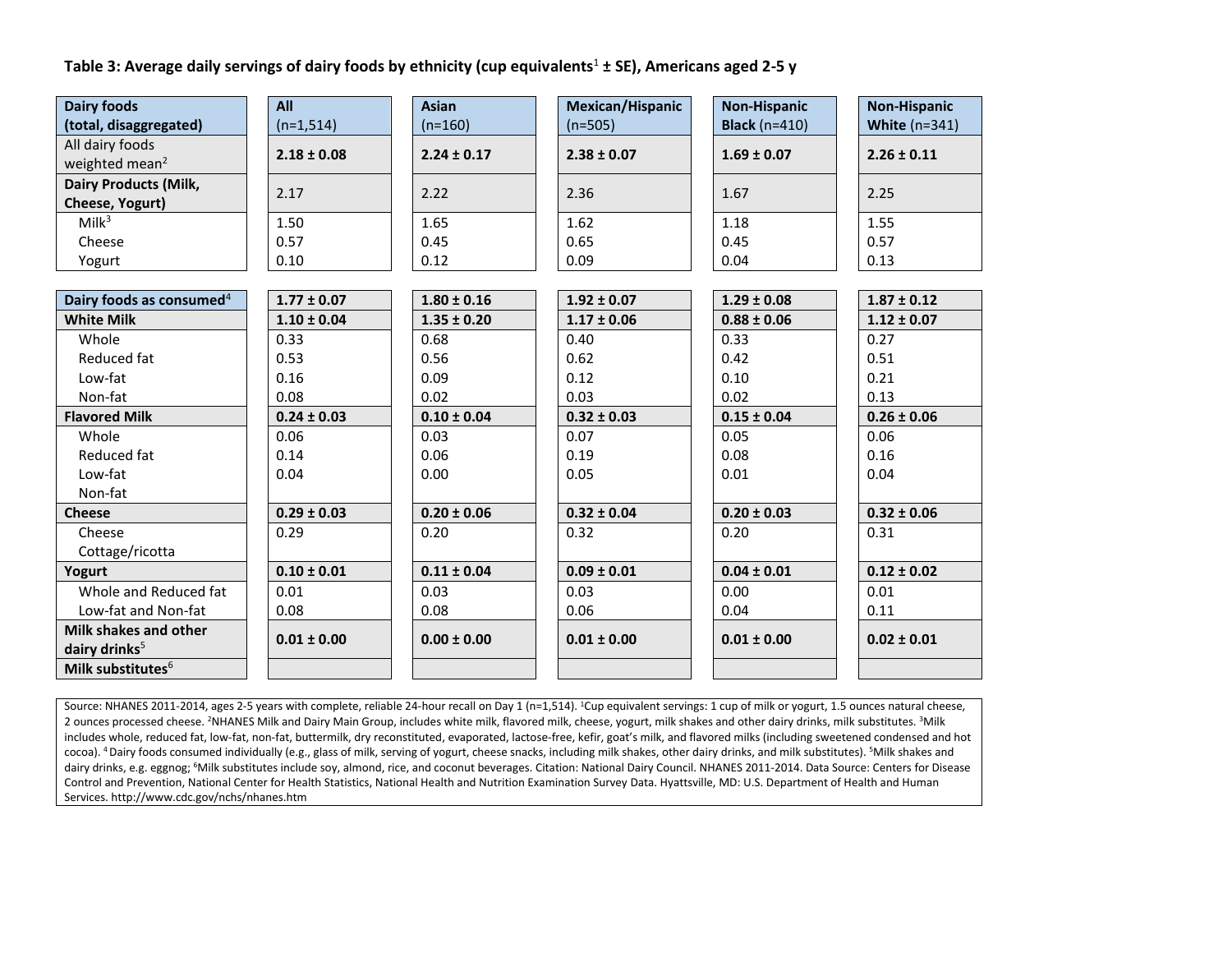# **Table 4: Average daily servings of dairy foods by ethnicity (cup equivalents**<sup>1</sup> **± SE), Americans aged 2-8 y**

| <b>Dairy foods</b>                            | All             | <b>Asian</b>    | Mexican/Hispanic | <b>Non-Hispanic</b>   | <b>Non-Hispanic</b>  |
|-----------------------------------------------|-----------------|-----------------|------------------|-----------------------|----------------------|
| (total, disaggregated)                        | $(n=2,655)$     | $(n=266)$       | $(n=851)$        | <b>Black</b> (n= 736) | <b>White (n=635)</b> |
| All dairy foods<br>weighted mean <sup>2</sup> | $2.23 \pm 0.05$ | $2.13 \pm 0.11$ | $2.28 \pm 0.07$  | $1.77 \pm 0.06$       | $2.37 \pm 0.07$      |
| <b>Dairy Products (Milk,</b>                  |                 |                 |                  |                       |                      |
| Cheese, Yogurt)                               | 2.22            | 2.11            | 2.27             | 1.75                  | 2.36                 |
| Milk <sup>3</sup>                             | 1.46            | 1.60            | 1.48             | 1.16                  | 1.55                 |
| Cheese                                        | 0.67            | 0.39            | 0.70             | 0.55                  | 0.71                 |
| Yogurt                                        | 0.09            | 0.12            | 0.09             | 0.04                  | 0.10                 |
|                                               |                 |                 |                  |                       |                      |
| Dairy foods as consumed <sup>4</sup>          | $1.70 \pm 0.04$ | $1.71 \pm 0.10$ | $1.72 \pm 0.07$  | $1.28 \pm 0.06$       | $1.83 \pm 0.06$      |
| <b>White Milk</b>                             | $1.00 \pm 0.03$ | $1.13 \pm 0.14$ | $1.02 \pm 0.06$  | $0.76 \pm 0.05$       | $1.05 \pm 0.04$      |
| Whole                                         | 0.26            | 0.52            | 0.28             | 0.26                  | 0.23                 |
| Reduced fat                                   | 0.49            | 0.50            | 0.60             | 0.38                  | 0.46                 |
| Low-fat                                       | 0.15            | 0.07            | 0.12             | 0.11                  | 0.19                 |
| Non-fat                                       | 0.10            | 0.04            | 0.03             | 0.01                  | 0.17                 |
| <b>Flavored Milk</b>                          | $0.28 \pm 0.03$ | $0.26 \pm 0.07$ | $0.32 \pm 0.03$  | $0.26 \pm 0.05$       | $0.29 \pm 0.04$      |
| Whole                                         | 0.05            | 0.06            | 0.06             | 0.07                  | 0.05                 |
| Reduced fat                                   | 0.16            | 0.14            | 0.19             | 0.17                  | 0.15                 |
| Low-fat                                       | 0.05            | 0.04            | 0.05             | 0.02                  | 0.07                 |
| Non-fat                                       |                 |                 |                  |                       |                      |
| <b>Cheese</b>                                 | $0.30 \pm 0.03$ | $0.16 \pm 0.04$ | $0.28 \pm 0.04$  | $0.21 \pm 0.02$       | $0.35 \pm 0.05$      |
| Cheese                                        | 0.29            | 0.15            | 0.28             | 0.21                  | 0.34                 |
| Cottage/ricotta                               |                 |                 |                  |                       |                      |
| Yogurt                                        | $0.08 \pm 0.01$ | $0.12 \pm 0.03$ | $0.08 \pm 0.01$  | $0.04 \pm 0.01$       | $0.09 \pm 0.01$      |
| Whole and Reduced fat                         | 0.01            | 0.03            | 0.02             | 0.00                  | 0.01                 |
| Low-fat and Non-fat                           | 0.07            | 0.09            | 0.06             | 0.04                  | 0.08                 |
| Milk shakes and other                         | $0.02 \pm 0.01$ | $0.00 \pm 0.00$ | $0.01 \pm 0.00$  | $0.01 \pm 0.00$       | $0.03 \pm 0.01$      |
| dairy drinks <sup>5</sup>                     |                 |                 |                  |                       |                      |
| Milk substitutes <sup>6</sup>                 | $0.02 \pm 0.00$ | $0.05 \pm 0.02$ | $0.01 \pm 0.01$  | $0.01 \pm 0.01$       | $0.02 \pm 0.01$      |

Source: NHANES 2011-2014, ages 2-8 years with complete, reliable 24-hour recall on Day 1 (n=2,655). <sup>1</sup>Cup equivalent servings: 1 cup of milk or yogurt, 1.5 ounces natural cheese, 2 ounces processed cheese. <sup>2</sup>NHANES Milk and Dairy Main Group, includes white milk, flavored milk, cheese, yogurt, milk shakes and other dairy drinks, milk substitutes. <sup>3</sup>Milk includes whole, reduced fat, low-fat, non-fat, buttermilk, dry reconstituted, evaporated, lactose-free, kefir, goat's milk, and flavored milks (including sweetened condensed and hot cocoa). <sup>4</sup> Dairy foods consumed individually (e.g., glass of milk, serving of yogurt, cheese snacks, including milk shakes, other dairy drinks, and milk substitutes). <sup>5</sup>Milk shakes and dairy drinks, e.g. eggnog; <sup>6</sup>Milk substitutes include soy, almond, rice, and coconut beverages. Citation: National Dairy Council. NHANES 2011-2014. Data Source: Centers for Disease Control and Prevention, National Center for Health Statistics, National Health and Nutrition Examination Survey Data. Hyattsville, MD: U.S. Department of Health and Human Services. http://www.cdc.gov/nchs/nhanes.htm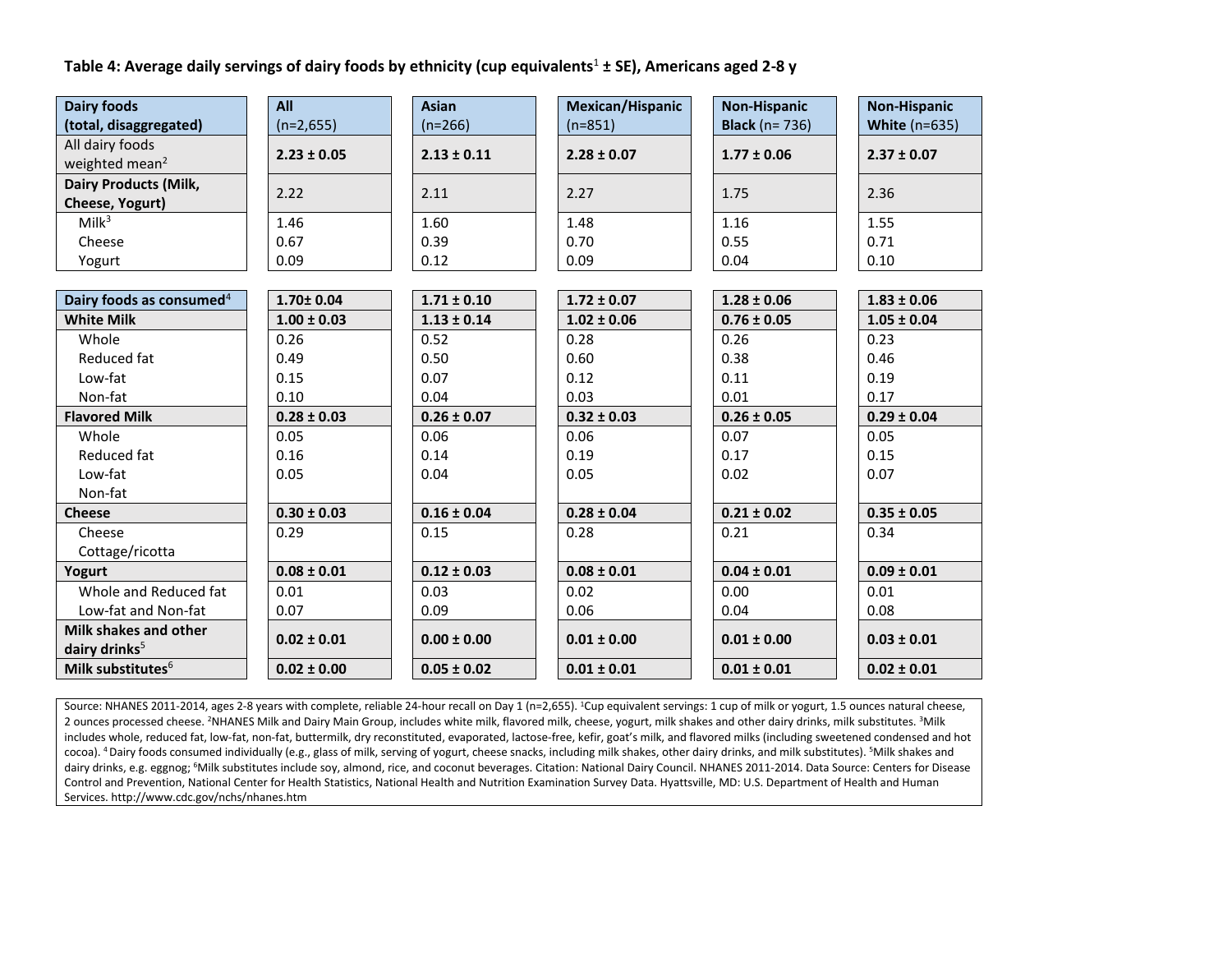# **Table 5: Average daily servings of dairy foods by ethnicity (cup equivalents**<sup>1</sup> **± SE), Americans aged 2-18 y**

| <b>Dairy foods</b>                   | All             | <b>Asian</b>    | Mexican/Hispanic | <b>Non-Hispanic</b>        | <b>Non-Hispanic</b>    |
|--------------------------------------|-----------------|-----------------|------------------|----------------------------|------------------------|
| (total, disaggregated)               | $(n=5,879)$     | $(n=615)$       | $(n=1,881)$      | <b>Black</b> ( $n=1,601$ ) | <b>White (n=1,433)</b> |
| All dairy foods                      | $2.18 \pm 0.04$ | $2.07 \pm 0.08$ | $2.20 \pm 0.06$  | $1.69 \pm 0.06$            | $2.31 \pm 0.05$        |
| weighted mean <sup>2</sup>           |                 |                 |                  |                            |                        |
| <b>Dairy Products (Milk,</b>         | 2.16            | 2.05            | 2.19             | 1.67                       | 2.29                   |
| Cheese, Yogurt)                      |                 |                 |                  |                            |                        |
| Milk <sup>3</sup>                    | 1.30            | 1.43            | 1.29             | 0.95                       | 1.38                   |
| Cheese                               | 0.80            | 0.52            | 0.84             | 0.69                       | 0.84                   |
| Yogurt                               | 0.06            | 0.10            | 0.06             | 0.03                       | 0.07                   |
|                                      |                 |                 |                  |                            |                        |
| Dairy foods as consumed <sup>4</sup> | $1.50 \pm 0.03$ | $1.54 \pm 0.07$ | $1.46 \pm 0.05$  | $1.07 \pm 0.05$            | $1.62 \pm 0.04$        |
| <b>White Milk</b>                    | $0.88 \pm 0.02$ | $1.01 \pm 0.07$ | $0.87 \pm 0.04$  | $0.57 \pm 0.03$            | $0.95 \pm 0.04$        |
| Whole                                | 0.18            | 0.14            | 0.19             | 0.18                       | 0.16                   |
| Reduced fat                          | 0.44            | 0.21            | 0.50             | 0.29                       | 0.44                   |
| Low-fat                              | 0.16            | 0.04            | 0.15             | 0.08                       | 0.19                   |
| Non-fat                              | 0.10            | 0.08            | 0.03             | 0.01                       | 0.16                   |
| <b>Flavored Milk</b>                 | $0.22 \pm 0.02$ | $0.19 \pm 0.03$ | $0.24 \pm 0.02$  | $0.20 \pm 0.04$            | $0.22 \pm 0.03$        |
| Whole                                | 0.04            | 0.02            | 0.05             | 0.05                       | 0.04                   |
| Reduced fat                          | 0.12            | 0.03            | 0.14             | 0.12                       | 0.11                   |
| Low-fat                              | 0.05            | 0.01            | 0.05             | 0.02                       | 0.06                   |
| Non-fat                              | 0.01            | 0.01            | 0.01             | 0.01                       | 0.01                   |
| <b>Cheese</b>                        | $0.31 \pm 0.01$ | $0.20 \pm 0.03$ | $0.28 \pm 0.02$  | $0.25 \pm 0.02$            | $0.35 \pm 0.02$        |
| Cheese                               | 0.31            | 0.14            | 0.28             | 0.25                       | 0.35                   |
| Cottage/ricotta                      |                 | 0.00            |                  |                            |                        |
| Yogurt                               | $0.05 \pm 0.00$ | $0.09 \pm 0.02$ | $0.05 \pm 0.01$  | $0.02 \pm 0.00$            | $0.06 \pm 0.01$        |
| Whole and Reduced fat                | 0.01            | 0.02            | 0.01             |                            | 0.01                   |
| Low-fat and Non-fat                  | 0.04            | 0.05            | 0.04             |                            | 0.05                   |
| Milk shakes and other                | $0.03 \pm 0.00$ | $0.00 \pm 0.00$ | $0.01 \pm 0.00$  | $0.01 \pm 0.00$            | $0.04 \pm 0.01$        |
| dairy drinks <sup>5</sup>            |                 |                 |                  |                            |                        |
| Milk substitutes <sup>6</sup>        | $0.01 \pm 0.00$ | $0.04 \pm 0.01$ | $0.01 \pm 0.00$  | $0.01 \pm 0.00$            | $0.01 \pm 0.00$        |

Source: NHANES 2011-2014, ages 2-18 years with complete, reliable 24-hour recall on Day 1 (n=5,879). <sup>1</sup>Cup equivalent servings: 1 cup of milk or yogurt, 1.5 ounces natural cheese, 2 ounces processed cheese. <sup>2</sup>NHANES Milk and Dairy Main Group, includes white milk, flavored milk, cheese, yogurt, milk shakes and other dairy drinks, milk substitutes. <sup>3</sup>Milk includes whole, reduced fat, low-fat, non-fat, buttermilk, dry reconstituted, evaporated, lactose-free, kefir, goat's milk, and flavored milks (including sweetened condensed and hot cocoa). <sup>4</sup> Dairy foods consumed individually (e.g., glass of milk, serving of yogurt, cheese snacks, including milk shakes, other dairy drinks, and milk substitutes). <sup>5</sup>Milk shakes and dairy drinks, e.g. eggnog; <sup>6</sup>Milk substitutes include soy, almond, rice, and coconut beverages. Citation: National Dairy Council. NHANES 2011-2014. Data Source: Centers for Disease Control and Prevention, National Center for Health Statistics, National Health and Nutrition Examination Survey Data. Hyattsville, MD: U.S. Department of Health and Human Services. http://www.cdc.gov/nchs/nhanes.htm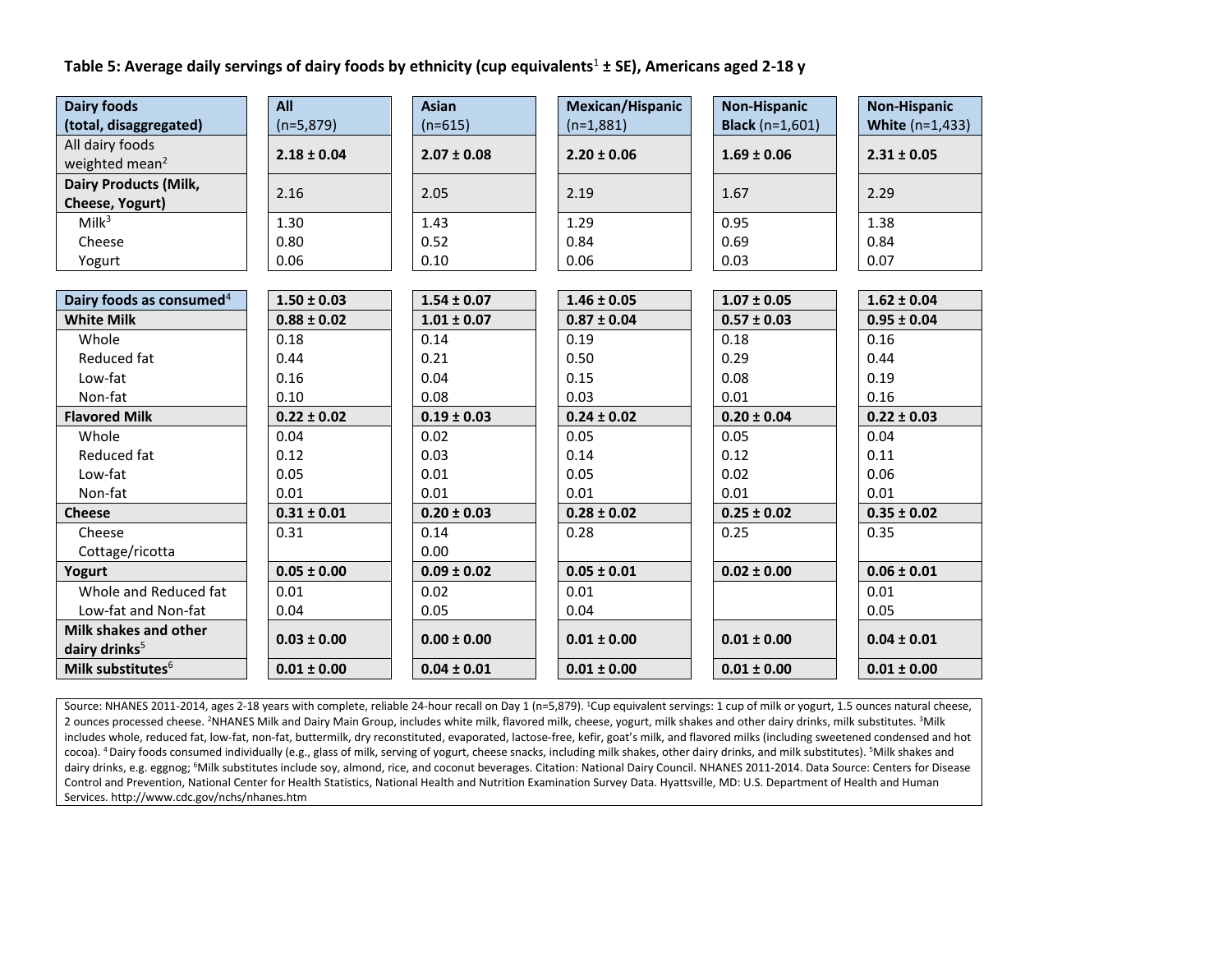# **Table 6: Average daily servings of dairy foods by ethnicity (cup equivalents**<sup>1</sup> **± SE), Americans aged 4-8 y**

| <b>Dairy foods</b>                   | All             | <b>Asian</b>    | Mexican/Hispanic | <b>Non-Hispanic</b>  | <b>Non-Hispanic</b> |
|--------------------------------------|-----------------|-----------------|------------------|----------------------|---------------------|
| (total, disaggregated)               | $(n=1, 816)$    | $(n=186)$       | $(n=586)$        | <b>Black</b> (n=494) | White $(n=433)$     |
| All dairy foods                      | $2.20 \pm 0.06$ | $2.04 \pm 0.12$ | $2.19 \pm 0.10$  | $1.79 \pm 0.07$      | $2.36 \pm 0.07$     |
| weighted mean <sup>2</sup>           |                 |                 |                  |                      |                     |
| <b>Dairy Products (Milk,</b>         | 2.19            | 2.03            | 2.18             | 1.77                 | 2.36                |
| Cheese, Yogurt)                      |                 |                 |                  |                      |                     |
| Milk <sup>3</sup>                    | 1.39            | 1.56            | 1.36             | 1.11                 | 1.49                |
| Cheese                               | 0.72            | 0.33            | 0.74             | 0.63                 | 0.78                |
| Yogurt                               | 0.08            | 0.14            | 0.08             | 0.03                 | 0.09                |
|                                      |                 |                 |                  |                      |                     |
| Dairy foods as consumed <sup>4</sup> | $1.60 \pm 0.05$ | $1.65 \pm 0.13$ | $1.57 \pm 0.09$  | $1.25 \pm 0.07$      | $1.73 \pm 0.06$     |
| <b>White Milk</b>                    | $0.90 \pm 0.03$ | $1.02 \pm 0.09$ | $0.88 \pm 0.07$  | $0.66 \pm 0.05$      | $0.97 \pm 0.04$     |
| Whole                                | 0.19            | 0.40            | 0.17             | 0.22                 | 0.18                |
| Reduced fat                          | 0.43            | 0.52            | 0.56             | 0.33                 | 0.39                |
| Low-fat                              | 0.16            | 0.05            | 0.12             | 0.11                 | 0.20                |
| Non-fat                              | 0.11            | 0.05            | 0.02             | 0.01                 | 0.19                |
| <b>Flavored Milk</b>                 | $0.31 \pm 0.03$ | $0.32 \pm 0.09$ | $0.34 \pm 0.03$  | $0.32 \pm 0.06$      | $0.29 \pm 0.05$     |
| Whole                                | 0.06            | 0.07            | 0.06             | 0.07                 | 0.06                |
| Reduced fat                          | 0.17            | 0.17            | 0.20             | 0.22                 | 0.15                |
| Low-fat                              | 0.06            | 0.06            | 0.05             | 0.03                 | 0.08                |
| Non-fat                              |                 |                 |                  |                      |                     |
| <b>Cheese</b>                        | $0.29 \pm 0.03$ | $0.12 \pm 0.03$ | $0.27 \pm 0.03$  | $0.23 \pm 0.02$      | $0.34 \pm 0.04$     |
| Cheese                               | 0.29            | 0.11            | 0.27             | 0.23                 | 0.34                |
| Cottage/ricotta                      |                 |                 |                  |                      |                     |
| Yogurt                               | $0.07 \pm 0.01$ | $0.13 \pm 0.03$ | $0.07 \pm 0.01$  | $0.03 \pm 0.01$      | $0.07 \pm 0.02$     |
| Whole and Reduced fat                | 0.01            | 0.04            | 0.02             | 0.00                 | 0.01                |
| Low-fat and Non-fat                  | 0.06            | 0.09            | 0.06             | 0.03                 | 0.07                |
| Milk shakes and other                | $0.02 \pm 0.01$ | $0.00 \pm 0.00$ | $0.01 \pm 0.00$  | $0.01 \pm 0.00$      | $0.03 \pm 0.01$     |
| dairy drinks <sup>5</sup>            |                 |                 |                  |                      |                     |
| Milk substitutes <sup>6</sup>        |                 |                 |                  |                      |                     |

Source: NHANES 2011-2014, ages 4-8 years with complete, reliable 24-hour recall on Day 1 (n=1,816). <sup>1</sup>Cup equivalent servings: 1 cup of milk or yogurt, 1.5 ounces natural cheese, 2 ounces processed cheese. <sup>2</sup>NHANES Milk and Dairy Main Group, includes white milk, flavored milk, cheese, yogurt, milk shakes and other dairy drinks, milk substitutes. <sup>3</sup>Milk includes whole, reduced fat, low-fat, non-fat, buttermilk, dry reconstituted, evaporated, lactose-free, kefir, goat's milk, and flavored milks (including sweetened condensed and hot cocoa). <sup>4</sup> Dairy foods consumed individually (e.g., glass of milk, serving of yogurt, cheese snacks, including milk shakes, other dairy drinks, and milk substitutes). <sup>5</sup>Milk shakes and dairy drinks, e.g. eggnog; <sup>6</sup>Milk substitutes include soy, almond, rice, and coconut beverages. Citation: National Dairy Council. NHANES 2011-2014. Data Source: Centers for Disease Control and Prevention, National Center for Health Statistics, National Health and Nutrition Examination Survey Data. Hyattsville, MD: U.S. Department of Health and Human Services. http://www.cdc.gov/nchs/nhanes.htm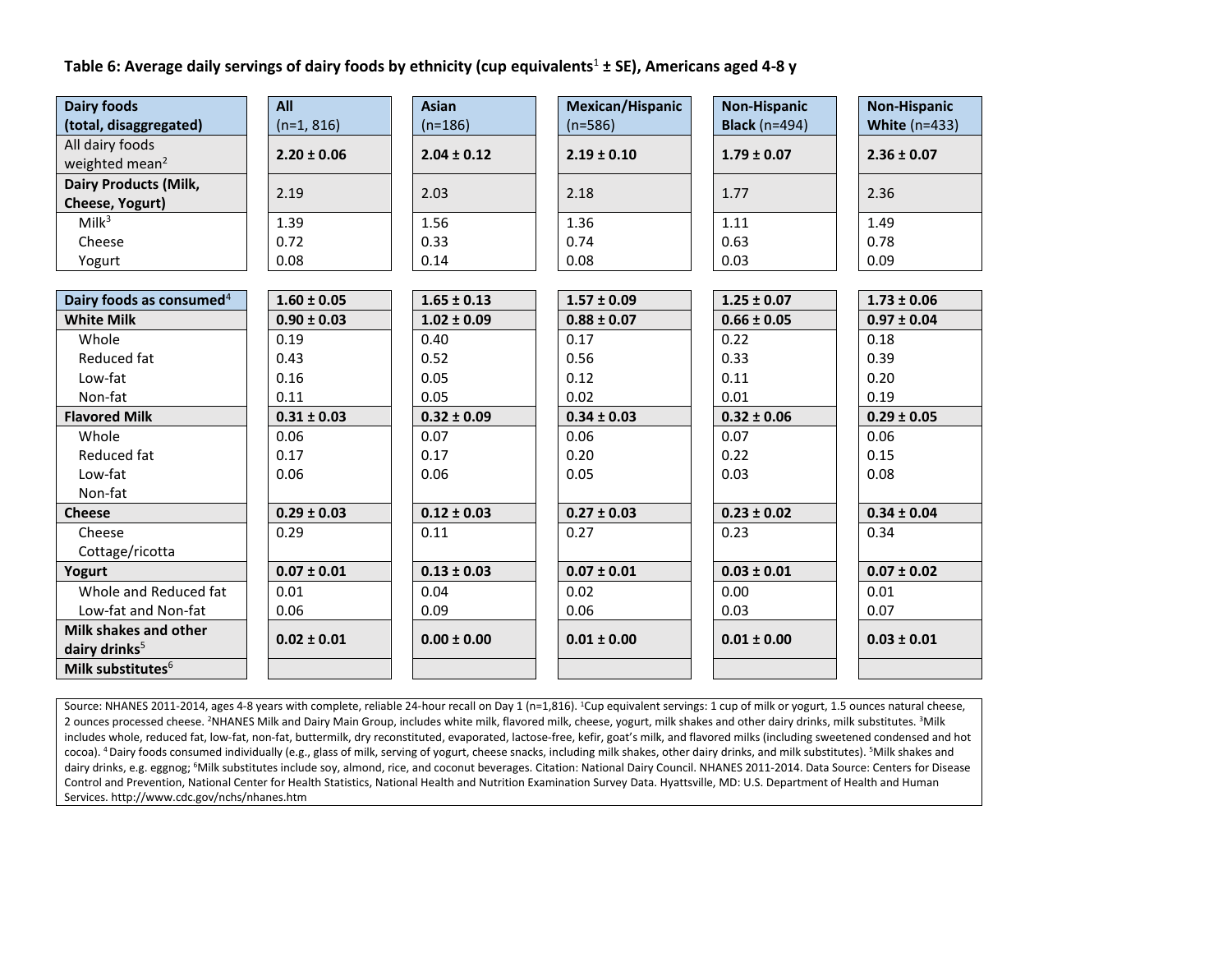# **Table 7: Average daily servings of dairy foods by ethnicity (cup equivalents**<sup>1</sup> **± SE), Americans aged 6-11 y**

| <b>Dairy foods</b>                   | All             | <b>Asian</b>    | Mexican/Hispanic | <b>Non-Hispanic</b>  | <b>Non-Hispanic</b>  |
|--------------------------------------|-----------------|-----------------|------------------|----------------------|----------------------|
| (total, disaggregated)               | $(n=2, 193)$    | $(n=185)$       | $(n=686)$        | <b>Black</b> (n=620) | <b>White (n=565)</b> |
| All dairy foods                      | $2.23 \pm 0.05$ | $2.12 \pm 0.12$ | $2.20 \pm 0.09$  | $1.79 \pm 0.07$      | $2.37 \pm 0.07$      |
| weighted mean <sup>2</sup>           |                 |                 |                  |                      |                      |
| <b>Dairy Products (Milk,</b>         | 2.21            | 2.11            | 2.19             | 1.78                 | 2.37                 |
| Cheese, Yogurt)                      |                 |                 |                  |                      |                      |
| Milk <sup>3</sup>                    | 1.32            | 1.55            | 1.28             | 1.02                 | 1.39                 |
| Cheese                               | 0.83            | 0.44            | 0.83             | 0.73                 | 0.91                 |
| Yogurt                               | 0.06            | 0.12            | 0.08             | 0.03                 | 0.07                 |
|                                      |                 |                 |                  |                      |                      |
| Dairy foods as consumed <sup>4</sup> | $1.50 \pm 0.04$ | $1.61 \pm 0.12$ | $1.42 \pm 0.07$  | $1.17 \pm 0.07$      | $1.62 \pm 0.06$      |
| <b>White Milk</b>                    | $0.81 \pm 0.03$ | $0.94 \pm 0.07$ | $0.82 \pm 0.05$  | $0.52 \pm 0.04$      | $0.88 \pm 0.05$      |
| Whole                                | 0.16            | 0.14            | 0.13             | 0.15                 | 0.14                 |
| Reduced fat                          | 0.38            | 0.21            | 0.51             | 0.29                 | 0.36                 |
| Low-fat                              | 0.17            | 0.04            | 0.15             | 0.08                 | 0.21                 |
| Non-fat                              | 0.11            | 0.08            | 0.03             | 0.01                 | 0.17                 |
| <b>Flavored Milk</b>                 | $0.30 \pm 0.03$ | $0.36 \pm 0.08$ | $0.29 \pm 0.03$  | $0.34 \pm 0.06$      | $0.27 \pm 0.04$      |
| Whole                                | 0.06            | 0.02            | 0.04             | 0.09                 | 0.05                 |
| Reduced fat                          | 0.16            | 0.03            | 0.17             | 0.21                 | 0.13                 |
| Low-fat                              | 0.06            | 0.01            | 0.06             | 0.03                 | 0.08                 |
| Non-fat                              |                 | 0.01            |                  |                      |                      |
| <b>Cheese</b>                        | $0.30 \pm 0.02$ | $0.14 \pm 0.04$ | $0.24 \pm 0.03$  | $0.27 \pm 0.04$      | $0.37 \pm 0.04$      |
| Cheese                               | 0.30            | 0.14            | 0.24             | 0.27                 | 0.37                 |
| Cottage/ricotta                      |                 | 0.00            |                  |                      |                      |
| Yogurt                               | $0.05 \pm 0.01$ | $0.11 \pm 0.03$ | $0.06 \pm 0.02$  | $0.02 \pm 0.01$      | $0.05 \pm 0.01$      |
| Whole and Reduced fat                | 0.01            | 0.02            | 0.02             | 0.00                 | 0.00                 |
| Low-fat and Non-fat                  | 0.04            | 0.05            | 0.04             | 0.02                 | 0.05                 |
| Milk shakes and other                | $0.03 \pm 0.01$ | 0.00            | $0.02 \pm 0.01$  | $0.01 \pm 0.01$      | $0.03 \pm 0.01$      |
| dairy drinks <sup>5</sup>            |                 |                 |                  |                      |                      |
| Milk substitutes <sup>6</sup>        |                 |                 |                  |                      |                      |

Source: NHANES 2011-2014, ages 6-11 years with complete, reliable 24-hour recall on Day 1 (n=2,193). <sup>1</sup>Cup equivalent servings: 1 cup of milk or yogurt, 1.5 ounces natural cheese, 2 ounces processed cheese. <sup>2</sup>NHANES Milk and Dairy Main Group, includes white milk, flavored milk, cheese, yogurt, milk shakes and other dairy drinks, milk substitutes. <sup>3</sup>Milk includes whole, reduced fat, low-fat, non-fat, buttermilk, dry reconstituted, evaporated, lactose-free, kefir, goat's milk, and flavored milks (including sweetened condensed and hot cocoa). <sup>4</sup> Dairy foods consumed individually (e.g., glass of milk, serving of yogurt, cheese snacks, including milk shakes, other dairy drinks, and milk substitutes). <sup>5</sup>Milk shakes and dairy drinks, e.g. eggnog; <sup>6</sup>Milk substitutes include soy, almond, rice, and coconut beverages. Citation: National Dairy Council. NHANES 2011-2014. Data Source: Centers for Disease Control and Prevention, National Center for Health Statistics, National Health and Nutrition Examination Survey Data. Hyattsville, MD: U.S. Department of Health and Human Services. http://www.cdc.gov/nchs/nhanes.htm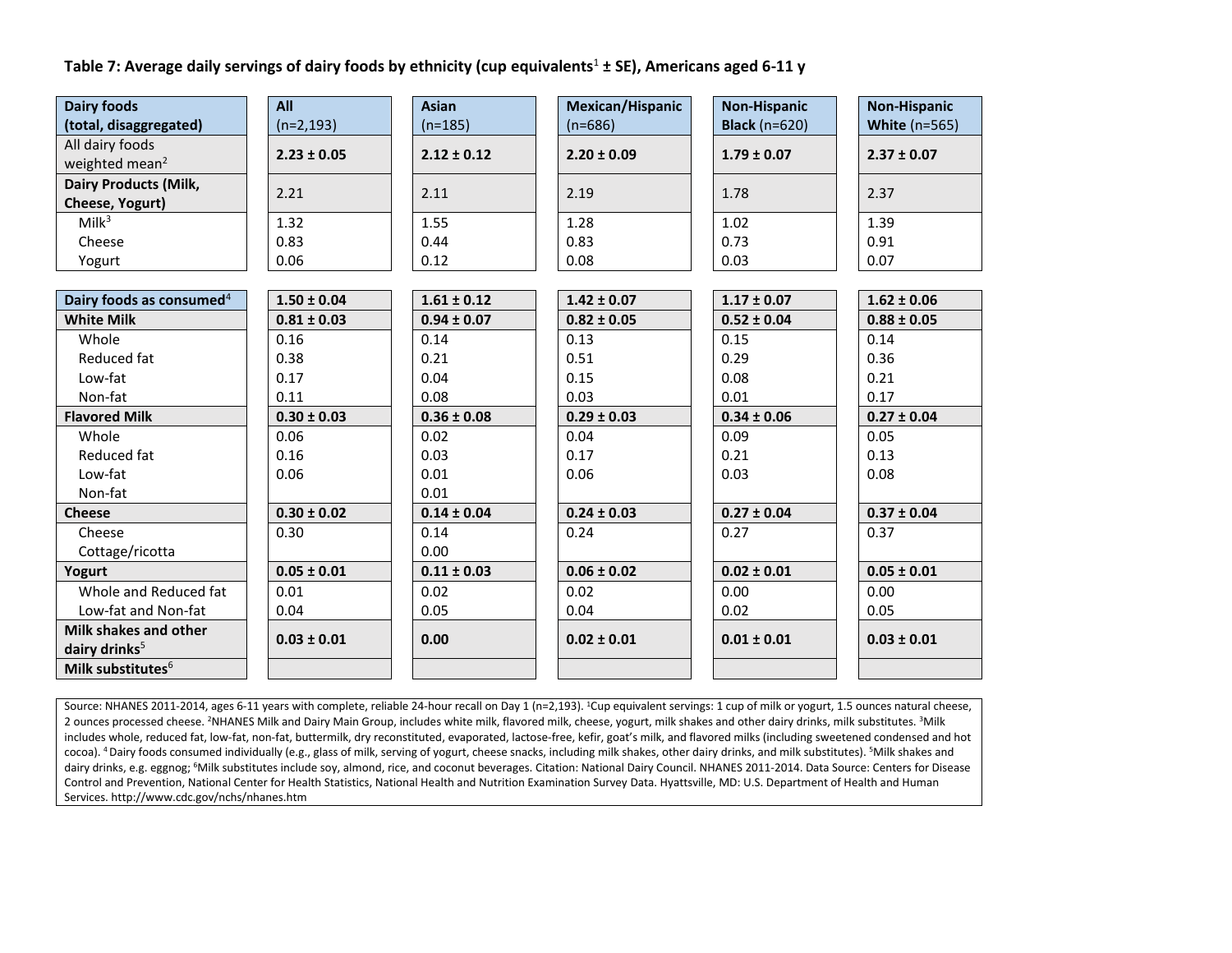# **Table 8: Average daily servings of dairy foods by ethnicity (cup equivalents**<sup>1</sup> **± SE), Americans aged 9-13 y**

| <b>Dairy foods</b>                   | All             | <b>Asian</b>    | Mexican/Hispanic | <b>Non-Hispanic</b>  | <b>Non-Hispanic</b> |
|--------------------------------------|-----------------|-----------------|------------------|----------------------|---------------------|
| (total, disaggregated)               | $(n=1,672)$     | $(n=152)$       | $(n=549)$        | <b>Black</b> (n=454) | White $(n=415)$     |
| All dairy foods                      | $2.14 \pm 0.04$ | $2.13 \pm 0.15$ | $2.21 \pm 0.10$  | $1.65 \pm 0.07$      | $2.22 \pm 0.07$     |
| weighted mean <sup>2</sup>           |                 |                 |                  |                      |                     |
| <b>Dairy Products (Milk,</b>         | 2.12            | 2.12            | 2.20             | 1.63                 | 2.21                |
| Cheese, Yogurt)                      |                 |                 |                  |                      |                     |
| Milk <sup>3</sup>                    | 1.25            | 1.51            | 1.29             | 0.84                 | 1.29                |
| Cheese                               | 0.82            | 0.52            | 0.86             | 0.77                 | 0.85                |
| Yogurt                               | 0.05            | 0.09            | 0.05             | 0.02                 | 0.07                |
|                                      |                 |                 |                  |                      |                     |
| Dairy foods as consumed <sup>4</sup> | $1.40 \pm 0.04$ | $1.54 \pm 0.14$ | $1.39 \pm 0.08$  | $0.98 \pm 0.05$      | $1.47 \pm 0.06$     |
| <b>White Milk</b>                    | $0.83 \pm 0.04$ | $1.08 \pm 0.10$ | $0.86 \pm 0.07$  | $0.42 \pm 0.04$      | $0.87 \pm 0.06$     |
| Whole                                | 0.13            | 0.37            | 0.14             | 0.12                 | 0.09                |
| Reduced fat                          | 0.41            | 0.39            | 0.44             | 0.22                 | 0.42                |
| Low-fat                              | 0.20            | 0.10            | 0.23             | 0.07                 | 0.22                |
| Non-fat                              | 0.09            | 0.22            | 0.04             | 0.01                 | 0.13                |
| <b>Flavored Milk</b>                 | $0.21 \pm 0.02$ | $0.19 \pm 0.05$ | $0.22 \pm 0.03$  | $0.21 \pm 0.04$      | $0.20 \pm 0.03$     |
| Whole                                | 0.05            | 0.04            | 0.04             | 0.07                 | 0.05                |
| Reduced fat                          | 0.10            | 0.07            | 0.12             | 0.10                 | 0.09                |
| Low-fat                              | 0.04            | 0.05            | 0.05             | 0.03                 | 0.04                |
| Non-fat                              |                 |                 |                  |                      |                     |
| <b>Cheese</b>                        | $0.29 \pm 0.02$ | $0.18 \pm 0.03$ | $0.25 \pm 0.03$  | $0.30 \pm 0.05$      | $0.33 \pm 0.03$     |
| Cheese                               | 0.29            | 0.18            | 0.25             | 0.30                 | 0.32                |
| Cottage/ricotta                      |                 |                 |                  |                      |                     |
| Yogurt                               | $0.03 \pm 0.00$ | $0.08 \pm 0.04$ | $0.04 \pm 0.01$  | $0.02 \pm 0.00$      | $0.03 \pm 0.01$     |
| Whole and Reduced fat                |                 |                 |                  |                      |                     |
| Low-fat and Non-fat                  | 0.03            | 0.05            | 0.02             | 0.01                 | 0.03                |
| Milk shakes and other                | $0.03 \pm 0.01$ | $0.00 \pm 0.00$ | $0.02 \pm 0.01$  | $0.03 \pm 0.01$      | $0.04 \pm 0.02$     |
| dairy drinks <sup>5</sup>            |                 |                 |                  |                      |                     |
| Milk substitutes <sup>6</sup>        |                 |                 |                  |                      |                     |

Source: NHANES 2011-2014, ages 9-13 years with complete, reliable 24-hour recall on Day 1 (n=1,672). <sup>1</sup>Cup equivalent servings: 1 cup of milk or yogurt, 1.5 ounces natural cheese, 2 ounces processed cheese. <sup>2</sup>NHANES Milk and Dairy Main Group, includes white milk, flavored milk, cheese, yogurt, milk shakes and other dairy drinks, milk substitutes. <sup>3</sup>Milk includes whole, reduced fat, low-fat, non-fat, buttermilk, dry reconstituted, evaporated, lactose-free, kefir, goat's milk, and flavored milks (including sweetened condensed and hot cocoa). <sup>4</sup> Dairy foods consumed individually (e.g., glass of milk, serving of yogurt, cheese snacks, including milk shakes, other dairy drinks, and milk substitutes). <sup>5</sup>Milk shakes and dairy drinks, e.g. eggnog; <sup>6</sup>Milk substitutes include soy, almond, rice, and coconut beverages. Citation: National Dairy Council. NHANES 2011-2014. Data Source: Centers for Disease Control and Prevention, National Center for Health Statistics, National Health and Nutrition Examination Survey Data. Hyattsville, MD: U.S. Department of Health and Human Services. http://www.cdc.gov/nchs/nhanes.htm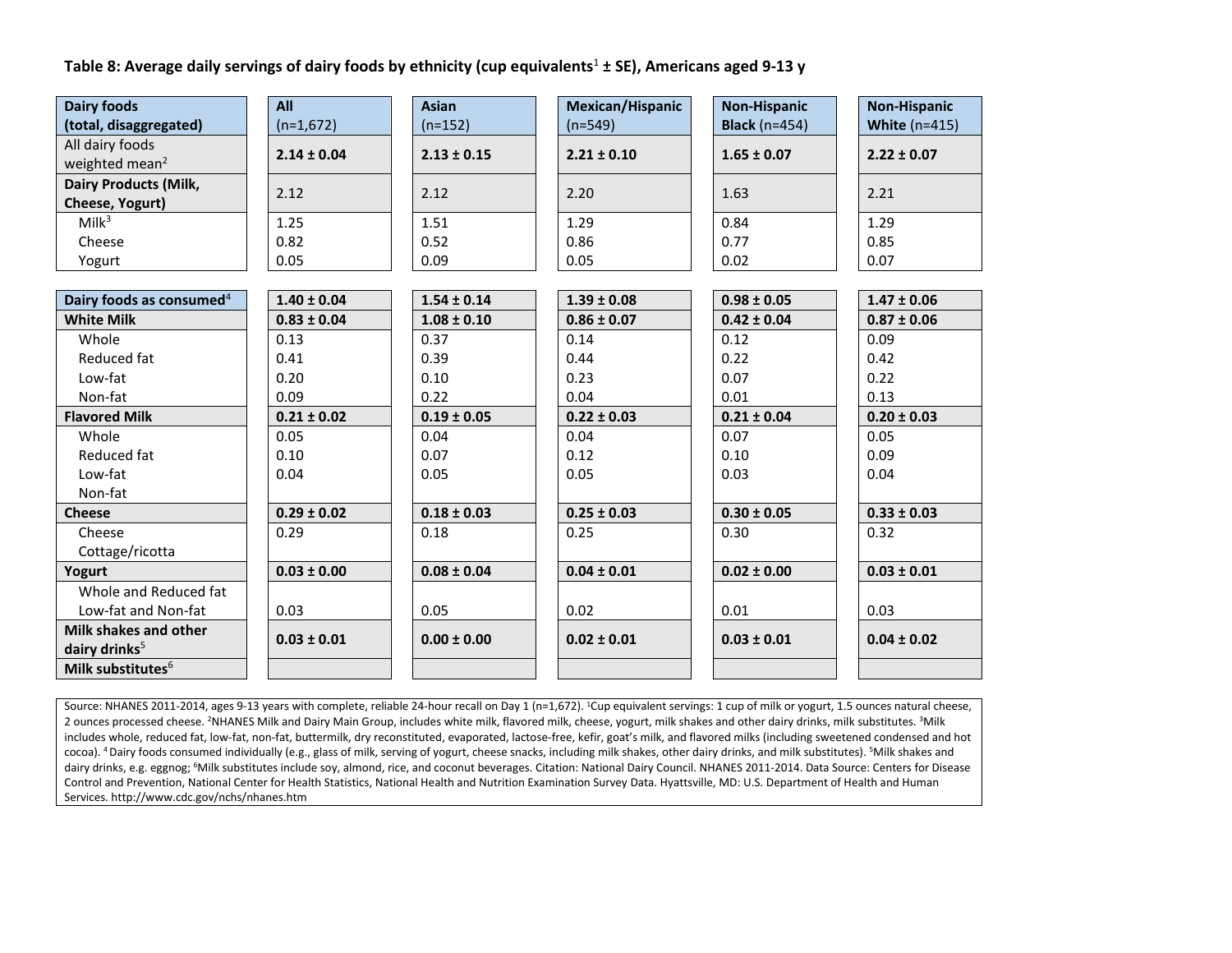# **Table 9: Average daily servings of dairy foods by ethnicity (cup equivalents**<sup>1</sup> **± SE), Americans aged 9-18 y**

| <b>Dairy foods</b>                   | All             | <b>Asian</b>    | Mexican/Hispanic | <b>Non-Hispanic</b>  | <b>Non-Hispanic</b>  |
|--------------------------------------|-----------------|-----------------|------------------|----------------------|----------------------|
| (total, disaggregated)               | $(n=3,224)$     | $(n=349)$       | $(n=1,030)$      | <b>Black</b> (n=865) | <b>White (n=798)</b> |
| All dairy foods                      | $2.14 \pm 0.05$ | $2.02 \pm 0.14$ | $2.15 \pm 0.08$  | $1.63 \pm 0.08$      | $2.26 \pm 0.06$      |
| weighted mean <sup>2</sup>           |                 |                 |                  |                      |                      |
| <b>Dairy Products (Milk,</b>         | 2.11            | 2.01            | 2.14             | 1.61                 | 2.24                 |
| Cheese, Yogurt)                      |                 |                 |                  |                      |                      |
| Milk <sup>3</sup>                    | 1.18            | 1.31            | 1.15             | 0.79                 | 1.27                 |
| Cheese                               | 0.89            | 0.62            | 0.95             | 0.80                 | 0.92                 |
| Yogurt                               | 0.04            | 0.08            | 0.04             | 0.02                 | 0.05                 |
|                                      |                 |                 |                  |                      |                      |
| Dairy foods as consumed <sup>4</sup> | $1.35 \pm 0.03$ | $1.42 \pm 0.13$ | $1.28 \pm 0.06$  | $0.90 \pm 0.06$      | $1.48 \pm 0.05$      |
| <b>White Milk</b>                    | $0.80 \pm 0.03$ | $0.93 \pm 0.12$ | $0.76 \pm 0.06$  | $0.43 \pm 0.03$      | $0.87 \pm 0.05$      |
| Whole                                | 0.12            | 0.20            | 0.13             | 0.13                 | 0.11                 |
| Reduced fat                          | 0.41            | 0.45            | 0.43             | 0.23                 | 0.42                 |
| Low-fat                              | 0.16            | 0.13            | 0.17             | 0.06                 | 0.19                 |
| Non-fat                              | 0.10            | 0.14            | 0.04             | 0.01                 | 0.15                 |
| <b>Flavored Milk</b>                 | $0.17 \pm 0.01$ | $0.15 \pm 0.03$ | $0.19 \pm 0.03$  | $0.16 \pm 0.04$      | $0.17 \pm 0.02$      |
| Whole                                | 0.03            | 0.02            | 0.04             | 0.04                 | 0.03                 |
| Reduced fat                          | 0.09            | 0.08            | 0.10             | 0.09                 | 0.08                 |
| Low-fat                              | 0.04            | 0.03            | 0.04             | 0.02                 | 0.05                 |
| Non-fat                              |                 |                 |                  |                      |                      |
| <b>Cheese</b>                        | $0.32 \pm 0.02$ | $0.23 \pm 0.04$ | $0.28 \pm 0.03$  | $0.28 \pm 0.03$      | $0.36 \pm 0.03$      |
| Cheese                               | 0.32            | 0.23            | 0.28             | 0.28                 | 0.36                 |
| Cottage/ricotta                      |                 |                 |                  |                      |                      |
| Yogurt                               | $0.03 \pm 0.00$ | $0.07 \pm 0.03$ | $0.03 \pm 0.01$  | $0.01 \pm 0.00$      | $0.03 \pm 0.01$      |
| Whole and Reduced fat                |                 |                 |                  |                      |                      |
| Low-fat and Non-fat                  | 0.02            | 0.05            | 0.02             | 0.01                 | 0.03                 |
| Milk shakes and other                | $0.03 \pm 0.00$ | $0.01 \pm 0.00$ | $0.02 \pm 0.00$  | $0.02 \pm 0.01$      | $0.04 \pm 0.01$      |
| dairy drinks <sup>5</sup>            |                 |                 |                  |                      |                      |
| Milk substitutes <sup>6</sup>        |                 |                 |                  |                      |                      |

Source: NHANES 2011-2014, ages 9-18 years with complete, reliable 24-hour recall on Day 1 (n=3,224). <sup>1</sup>Cup equivalent servings: 1 cup of milk or yogurt, 1.5 ounces natural cheese, 2 ounces processed cheese. <sup>2</sup>NHANES Milk and Dairy Main Group, includes white milk, flavored milk, cheese, yogurt, milk shakes and other dairy drinks, milk substitutes. <sup>3</sup>Milk includes whole, reduced fat, low-fat, non-fat, buttermilk, dry reconstituted, evaporated, lactose-free, kefir, goat's milk, and flavored milks (including sweetened condensed and hot cocoa). <sup>4</sup> Dairy foods consumed individually (e.g., glass of milk, serving of yogurt, cheese snacks, including milk shakes, other dairy drinks, and milk substitutes). <sup>5</sup>Milk shakes and dairy drinks, e.g. eggnog; <sup>6</sup>Milk substitutes include soy, almond, rice, and coconut beverages. Citation: National Dairy Council. NHANES 2011-2014. Data Source: Centers for Disease Control and Prevention, National Center for Health Statistics, National Health and Nutrition Examination Survey Data. Hyattsville, MD: U.S. Department of Health and Human Services. http://www.cdc.gov/nchs/nhanes.htm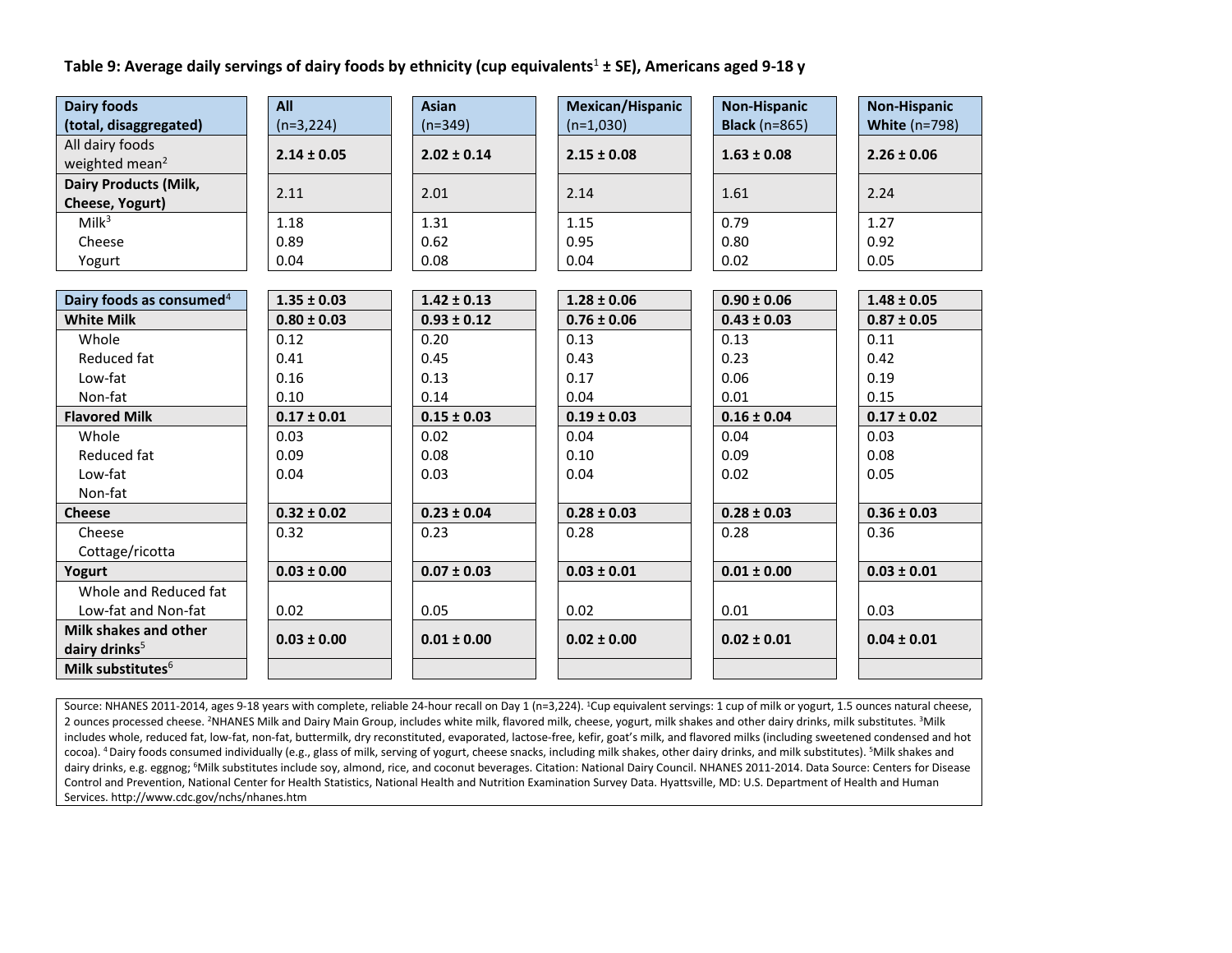**Table 10: Average daily servings of dairy foods by ethnicity (cup equivalents**<sup>1</sup> **± SE), Americans aged 12-18 y**

| <b>Dairy foods</b>                   | All             | <b>Asian</b>    | <b>Mexican/Hispanic</b> | <b>Non-Hispanic</b>  | <b>Non-Hispanic</b> |
|--------------------------------------|-----------------|-----------------|-------------------------|----------------------|---------------------|
| (total, disaggregated)               | $(n=2, 172)$    | $(n=270)$       | $(n=690)$               | <b>Black</b> (n=571) | White $(n=527)$     |
| All dairy foods                      | $2.13 \pm 0.06$ | $1.94 \pm 0.16$ | $2.10 \pm 0.11$         | $1.60 \pm 0.09$      | $2.28 \pm 0.08$     |
| weighted mean <sup>2</sup>           |                 |                 |                         |                      |                     |
| <b>Dairy Products (Milk,</b>         | 2.11            | 1.93            | 2.06                    | 1.58                 | 2.25                |
| Cheese, Yogurt)                      |                 |                 |                         |                      |                     |
| Milk <sup>3</sup>                    | 1.17            | 1.23            | 1.09                    | 0.75                 | 1.29                |
| Cheese                               | 0.90            | 0.64            | 0.97                    | 0.81                 | 0.91                |
| Yogurt                               | 0.04            | 0.06            | 0.02                    | 0.02                 | 0.05                |
|                                      |                 |                 |                         |                      |                     |
| Dairy foods as consumed <sup>4</sup> | $1.34 \pm 0.04$ | $1.36 \pm 0.17$ | $1.22 \pm 0.08$         | $0.84 \pm 0.07$      | $1.50 \pm 0.06$     |
| <b>White Milk</b>                    | $0.82 \pm 0.04$ | $0.90 \pm 0.16$ | $0.75 \pm 0.08$         | $0.44 \pm 0.05$      | $0.91 \pm 0.07$     |
| Whole                                | 0.11            | 0.13            | 0.12                    | 0.13                 | 0.11                |
| Reduced fat                          | 0.44            | 0.49            | 0.42                    | 0.23                 | 0.47                |
| Low-fat                              | 0.15            | 0.17            | 0.16                    | 0.07                 | 0.16                |
| Non-fat                              | 0.11            | 0.12            | 0.05                    | 0.01                 | 0.17                |
| <b>Flavored Milk</b>                 | $0.13 \pm 0.02$ | $0.11 \pm 0.04$ | $0.15 \pm 0.03$         | $0.11 \pm 0.04$      | $0.15 \pm 0.03$     |
| Whole                                | 0.02            | 0.01            | 0.04                    | 0.01                 | 0.01                |
| Reduced fat                          | 0.07            | 0.07            | 0.08                    | 0.07                 | 0.08                |
| Low-fat                              | 0.04            | 0.03            | 0.03                    | 0.02                 | 0.05                |
| Non-fat                              |                 |                 |                         |                      |                     |
| <b>Cheese</b>                        | $0.33 \pm 0.02$ | $0.25 \pm 0.05$ | $0.30 \pm 0.03$         | $0.26 \pm 0.04$      | $0.36 \pm 0.03$     |
| Cheese                               | 0.33            | 0.24            | 0.30                    | 0.26                 | 0.36                |
| Cottage/ricotta                      |                 |                 |                         |                      |                     |
| Yogurt                               | $0.02 \pm 0.00$ | $0.06 \pm 0.03$ | $0.02 \pm 0.01$         | $0.01 \pm 0.00$      | $0.03 \pm 0.01$     |
| Whole and Reduced fat                |                 |                 |                         |                      |                     |
| Low-fat and Non-fat                  | 0.02            | 0.05            | 0.01                    | 0.01                 | 0.02                |
| Milk shakes and other                | $0.04 \pm 0.01$ | $0.01 \pm 0.00$ | $0.01 \pm 0.00$         | $0.02 \pm 0.01$      | $0.05 \pm 0.01$     |
| dairy drinks <sup>5</sup>            |                 |                 |                         |                      |                     |
| Milk substitutes $6$                 |                 |                 |                         |                      |                     |

Source: NHANES 2011-2014, ages 12-18 years with complete, reliable 24-hour recall on Day 1 (n=2,172). <sup>1</sup>Cup equivalent servings: 1 cup of milk or yogurt, 1.5 ounces natural cheese, 2 ounces processed cheese. <sup>2</sup>NHANES Milk and Dairy Main Group, includes white milk, flavored milk, cheese, yogurt, milk shakes and other dairy drinks, milk substitutes. <sup>3</sup>Milk includes whole, reduced fat, low-fat, non-fat, buttermilk, dry reconstituted, evaporated, lactose-free, kefir, goat's milk, and flavored milks (including sweetened condensed and hot cocoa). <sup>4</sup> Dairy foods consumed individually (e.g., glass of milk, serving of yogurt, cheese snacks, including milk shakes, other dairy drinks, and milk substitutes). <sup>5</sup>Milk shakes and dairy drinks, e.g. eggnog; <sup>6</sup>Milk substitutes include soy, almond, rice, and coconut beverages. Citation: National Dairy Council. NHANES 2011-2014. Data Source: Centers for Disease Control and Prevention, National Center for Health Statistics, National Health and Nutrition Examination Survey Data. Hyattsville, MD: U.S. Department of Health and Human Services. http://www.cdc.gov/nchs/nhanes.htm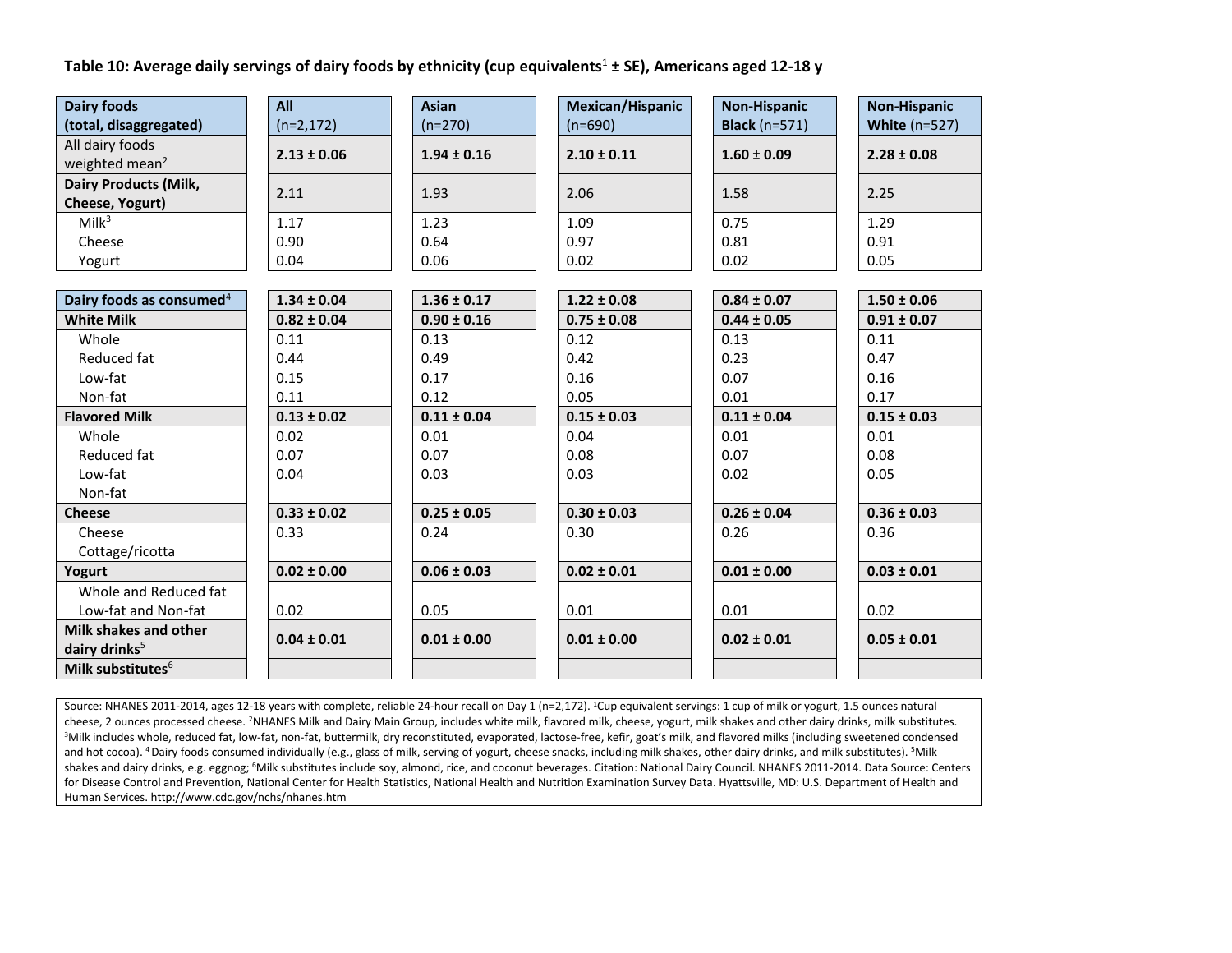#### **Table 11: Average daily servings of dairy foods by ethnicity (cup equivalents**<sup>1</sup> **± SE), Americans aged 14-18 y**

| <b>Dairy foods</b>                            | All             | <b>Asian</b>    | Mexican/Hispanic | <b>Non-Hispanic</b>  | <b>Non-Hispanic</b>  |
|-----------------------------------------------|-----------------|-----------------|------------------|----------------------|----------------------|
| (total, disaggregated)                        | $(n=1,552)$     | $(n=197)$       | $(n=481)$        | <b>Black</b> (n=411) | <b>White (n=383)</b> |
| All dairy foods<br>weighted mean <sup>2</sup> | $2.13 \pm 0.08$ | $1.93 \pm 0.18$ | $2.08 \pm 0.11$  | $1.61 \pm 0.10$      | $2.30 \pm 0.11$      |
| Dairy Products (Milk,<br>Cheese, Yogurt)      | 2.11            | 1.92            | 2.06             | 1.59                 | 2.27                 |
| Milk <sup>3</sup>                             | 1.12            | 1.15            | 1.00             | 0.74                 | 1.25                 |
| Cheese                                        | 0.96            | 0.70            | 1.04             | 0.83                 | 0.99                 |
| Yogurt                                        | 0.03            | 0.07            | 0.02             | 0.02                 | 0.03                 |
|                                               |                 |                 |                  |                      |                      |
| Dairy foods as consumed <sup>4</sup>          | $1.31 \pm 0.05$ | $1.32 \pm 0.18$ | $1.16 \pm 0.07$  | $0.83 \pm 0.08$      | $1.48 \pm 0.09$      |
| <b>White Milk</b>                             | $0.77 \pm 0.05$ | $0.81 \pm 0.19$ | $0.67 \pm 0.06$  | $0.44 \pm 0.06$      | $0.87 \pm 0.09$      |
| Whole                                         | 0.12            | 0.07            | 0.12             | 0.14                 | 0.12                 |
| Reduced fat                                   | 0.41            | 0.50            | 0.41             | 0.24                 | 0.42                 |
| Low-fat                                       | 0.13            | 0.16            | 0.10             | 0.06                 | 0.15                 |
| Non-fat                                       | 0.11            | 0.08            | 0.04             | 0.00                 | 0.17                 |
| <b>Flavored Milk</b>                          | $0.13 \pm 0.02$ | $0.12 \pm 0.05$ | $0.16 \pm 0.04$  | $0.11 \pm 0.04$      | $0.14 \pm 0.03$      |
| Whole<br>Reduced fat<br>Low-fat<br>Non-fat    | 0.07            | 0.09            | 0.07             | 0.07                 | 0.07                 |
| <b>Cheese</b>                                 | $0.35 \pm 0.03$ | $0.28 \pm 0.07$ | $0.31 \pm 0.03$  | $0.26 \pm 0.03$      | $0.39 \pm 0.05$      |
| Cheese<br>Cottage/ricotta                     | 0.35            | 0.27            | 0.31             | 0.26                 | 0.39                 |
| Yogurt                                        | $0.02 \pm 0.01$ | $0.06 \pm 0.03$ | $0.01 \pm 0.01$  | $0.01 \pm 0.00$      | $0.03 \pm 0.01$      |
| Whole and Reduced fat                         |                 |                 |                  |                      |                      |
| Low-fat and Non-fat                           | 0.02            | 0.05            | 0.01             | 0.01                 | 0.03                 |
| Milk shakes and other                         |                 |                 |                  |                      |                      |
| dairy drinks $5$                              | $0.03 \pm 0.01$ | $0.01 \pm 0.00$ | $0.01 \pm 0.01$  | $0.02 \pm 0.01$      | $0.05 \pm 0.02$      |
| Milk substitutes <sup>6</sup>                 |                 |                 |                  |                      |                      |

Source: NHANES 2011-2014, ages 14-18 years with complete, reliable 24-hour recall on Day 1 (n=1,552). <sup>1</sup>Cup equivalent servings: 1 cup of milk or yogurt, 1.5 ounces natural cheese, 2 ounces processed cheese. <sup>2</sup>NHANES Milk and Dairy Main Group, includes white milk, flavored milk, cheese, yogurt, milk shakes and other dairy drinks, milk substitutes. <sup>3</sup>Milk includes whole, reduced fat, low-fat, non-fat, buttermilk, dry reconstituted, evaporated, lactose-free, kefir, goat's milk, and flavored milks (including sweetened condensed and hot cocoa). <sup>4</sup> Dairy foods consumed individually (e.g., glass of milk, serving of yogurt, cheese snacks, including milk shakes, other dairy drinks, and milk substitutes). <sup>5</sup>Milk shakes and dairy drinks, e.g. eggnog; <sup>6</sup>Milk substitutes include soy, almond, rice, and coconut beverages. Citation: National Dairy Council. NHANES 2011-2014. Data Source: Centers for Disease Control and Prevention, National Center for Health Statistics, National Health and Nutrition Examination Survey Data. Hyattsville, MD: U.S. Department of Health and Human Services. http://www.cdc.gov/nchs/nhanes.htm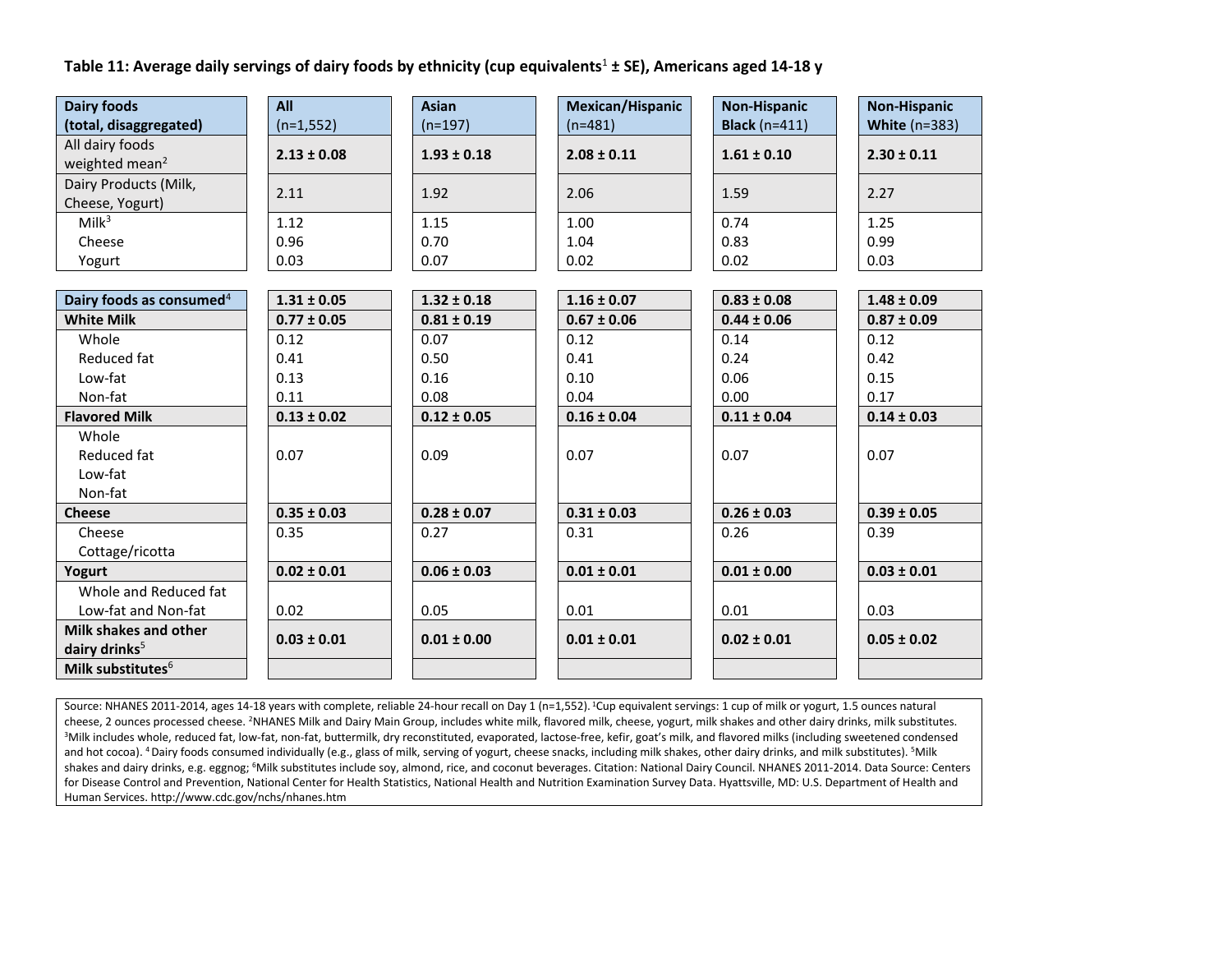# **Table 12: Average daily servings of dairy foods by ethnicity (cup equivalents**<sup>1</sup> **± SE), Americans aged 19+ y**

| <b>Dairy foods</b>                   | All             | <b>Asian</b>    | Mexican/Hispanic | <b>Non-Hispanic</b>    | <b>Non-Hispanic</b>    |
|--------------------------------------|-----------------|-----------------|------------------|------------------------|------------------------|
| (total, disaggregated)               | $(n=9,954)$     | $(n=1, 134)$    | $(n=2,110)$      | <b>Black</b> (n=2,331) | <b>White (n=4,076)</b> |
| All dairy foods                      | $1.64 \pm 0.02$ | $1.00 \pm 0.04$ | $1.59 \pm 0.05$  | $1.17 \pm 0.04$        | $1.79 \pm 0.03$        |
| weighted mean <sup>2</sup>           |                 |                 |                  |                        |                        |
| <b>Dairy Products (Milk,</b>         | 1.60            | 0.97            | 1.55             | 1.15                   | 1.75                   |
| Cheese, Yogurt)                      |                 |                 |                  |                        |                        |
| Milk <sup>3</sup>                    | 0.74            | 0.56            | 0.66             | 0.45                   | 0.83                   |
| Cheese                               | 0.80            | 0.33            | 0.84             | 0.67                   | 0.85                   |
| Yogurt                               | 0.06            | 0.08            | 0.05             | 0.03                   | 0.07                   |
|                                      |                 |                 |                  |                        |                        |
| Dairy foods as consumed <sup>4</sup> | $0.93 \pm 0.01$ | $0.59 \pm 0.04$ | $0.79 \pm 0.03$  | $0.58 \pm 0.02$        | $1.05 \pm 0.02$        |
| <b>White Milk</b>                    | $0.45 \pm 0.01$ | $0.31 \pm 0.02$ | $0.38 \pm 0.02$  | $0.22 \pm 0.02$        | $1.05 \pm 0.02$        |
| Whole                                | 0.10            | 0.08            | 0.10             | 0.09                   | 0.11                   |
| Reduced fat                          | 0.19            | 0.13            | 0.20             | 0.09                   | 0.21                   |
| Low-fat                              | 0.06            | 0.02            | 0.04             | 0.02                   | 0.08                   |
| Non-fat                              | 0.09            | 0.08            | 0.04             | 0.02                   | 0.12                   |
| <b>Flavored Milk</b>                 | $0.03 \pm 0.00$ | $0.03 \pm 0.01$ | $0.03 \pm 0.00$  | $0.02 \pm 0.01$        | $0.04 \pm 0.00$        |
| Whole                                | 0.01            | 0.01            | 0.01             | 0.01                   | 0.01                   |
| Reduced fat                          | 0.02            | 0.01            | 0.02             | 0.02                   | 0.02                   |
| Low-fat                              | 0.01            | 0.00            | 0.00             | 0.00                   | 0.01                   |
| Non-fat                              |                 |                 |                  |                        |                        |
| <b>Cheese</b>                        | $0.36 \pm 0.01$ | $0.13 \pm 0.01$ | $0.30 \pm 0.02$  | $0.29 \pm 0.02$        | $0.41 \pm 0.02$        |
| Cheese                               | 0.35            | 0.13            | 0.30             | 0.29                   | 0.40                   |
| Cottage/ricotta                      | 0.01            | 0.00            | 0.00             | 0.00                   | 0.01                   |
| Yogurt                               | $0.06 \pm 0.00$ | $0.06 \pm 0.01$ | $0.04 \pm 0.01$  | $0.02 \pm 0.00$        | $0.06 \pm 0.01$        |
| Whole and Reduced fat                | 0.00            | 0.02            | 0.00             | 0.00                   | 0.00                   |
| Low-fat and Non-fat                  | 0.05            | 0.05            | 0.04             | 0.02                   | 0.06                   |
| Milk shakes and other                | $0.02 \pm 0.00$ | $0.00 \pm 0.00$ | $0.02 \pm 0.01$  | $0.01 \pm 0.00$        | $0.02 \pm 0.00$        |
| dairy drinks <sup>5</sup>            |                 |                 |                  |                        |                        |
| Milk substitutes <sup>6</sup>        | $0.01 \pm 0.00$ | $0.05 \pm 0.01$ | $0.02 \pm 0.00$  | $0.01 \pm 0.00$        | $0.01 \pm 0.00$        |

Source: NHANES 2011-2014, ages 19+ years with complete, reliable 24-hour recall on Day 1 (n=9.954). <sup>1</sup>Cup equivalent servings: 1 cup of milk or yogurt, 1.5 ounces natural cheese, 2 ounces processed cheese. <sup>2</sup>NHANES Milk and Dairy Main Group, includes white milk, flavored milk, cheese, yogurt, milk shakes and other dairy drinks, milk substitutes. <sup>3</sup>Milk includes whole, reduced fat, low-fat, non-fat, buttermilk, dry reconstituted, evaporated, lactose-free, kefir, goat's milk, and flavored milks (including sweetened condensed and hot cocoa). <sup>4</sup> Dairy foods consumed individually (e.g., glass of milk, serving of yogurt, cheese snacks, including milk shakes, other dairy drinks, and milk substitutes). <sup>5</sup>Milk shakes and dairy drinks, e.g. eggnog; <sup>6</sup>Milk substitutes include soy, almond, rice, and coconut beverages. Citation: National Dairy Council. NHANES 2011-2014. Data Source: Centers for Disease Control and Prevention, National Center for Health Statistics, National Health and Nutrition Examination Survey Data. Hyattsville, MD: U.S. Department of Health and Human Services. http://www.cdc.gov/nchs/nhanes.htm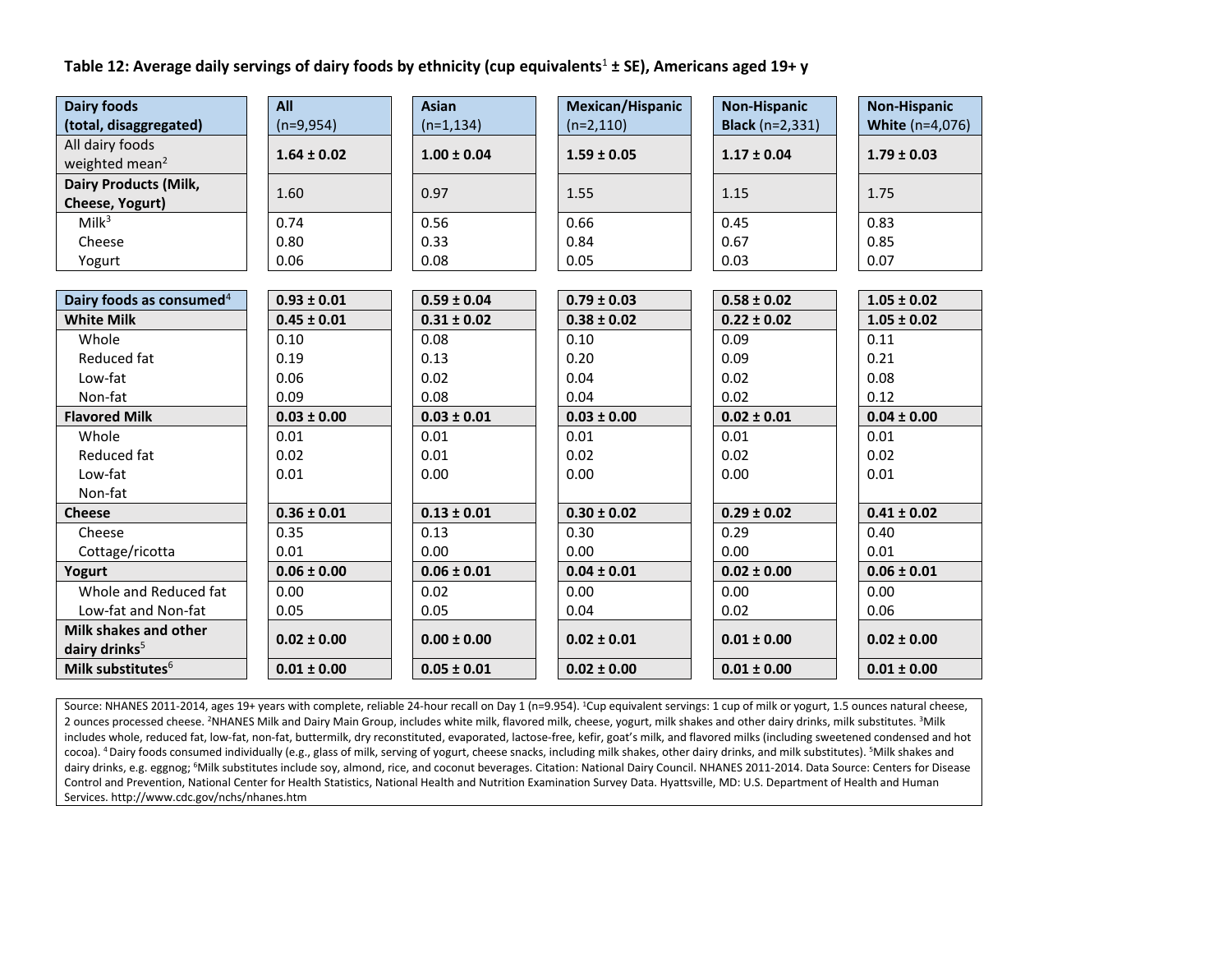#### **Table 13: Average daily servings of dairy foods by ethnicity (cup equivalents**<sup>1</sup> **± SE), Americans aged 19-30 y**

| <b>Dairy foods</b>                            | All             | <b>Asian</b>    | Mexican/Hispanic | <b>Non-Hispanic</b>  | <b>Non-Hispanic</b>  |
|-----------------------------------------------|-----------------|-----------------|------------------|----------------------|----------------------|
| (total, disaggregated)                        | $(n=2,105)$     | $(n=274)$       | $(n=483)$        | <b>Black</b> (n=505) | <b>White (n=733)</b> |
| All dairy foods<br>weighted mean <sup>2</sup> | $1.94 \pm 0.08$ | $1.10 \pm 0.09$ | $1.81 \pm 0.10$  | $1.45 \pm 0.05$      | $2.20 \pm 0.12$      |
| <b>Dairy Products (Milk,</b>                  |                 |                 |                  |                      |                      |
| Cheese, Yogurt)                               | 1.89            | 1.05            | 1.72             | 1.43                 | 2.16                 |
| Milk <sup>3</sup>                             | 0.75            | 0.59            | 0.61             | 0.47                 | 0.90                 |
| Cheese                                        | 1.09            | 0.39            | 1.08             | 0.94                 | 1.20                 |
| Yogurt                                        | 0.05            | 0.07            | 0.03             | 0.02                 | 0.06                 |
|                                               |                 |                 |                  |                      |                      |
| Dairy foods as consumed <sup>4</sup>          | $0.99 \pm 0.05$ | $0.55 \pm 0.08$ | $0.80 \pm 0.06$  | $0.67 \pm 0.04$      | $1.20 \pm 0.08$      |
| <b>White Milk</b>                             | $0.45 \pm 0.05$ | $0.26 \pm 0.04$ | $0.35 \pm 0.05$  | $0.23 \pm 0.03$      | $0.57 \pm 0.08$      |
| Whole                                         | 0.12            | 0.05            | 0.08             | 0.10                 | 0.14                 |
| Reduced fat                                   | 0.23            | 0.11            | 0.21             | 0.10                 | 0.28                 |
| Low-fat                                       | 0.05            | 0.02            | 0.04             | 0.02                 | 0.07                 |
| Non-fat                                       | 0.05            | 0.07            | 0.01             | 0.01                 | 0.07                 |
| <b>Flavored Milk</b>                          | $0.04 \pm 0.01$ | $0.07 \pm 0.06$ | $0.03 \pm 0.01$  | $0.02 \pm 0.01$      | $0.05 \pm 0.02$      |
| Whole                                         |                 |                 |                  |                      |                      |
| Reduced fat                                   |                 |                 |                  |                      |                      |
| Low-fat                                       |                 |                 |                  |                      |                      |
| Non-fat                                       |                 |                 |                  |                      |                      |
| <b>Cheese</b>                                 | $0.43 \pm 0.04$ | $0.12 \pm 0.03$ | $0.36 \pm 0.03$  | $0.39 \pm 0.06$      | $0.50 \pm 0.07$      |
| Cheese                                        | 0.43            | 0.12            | 0.35             | 0.39                 | 0.50                 |
| Cottage/ricotta                               |                 |                 |                  |                      |                      |
| Yogurt                                        | $0.04 \pm 0.00$ | $0.04 \pm 0.01$ | $0.03 \pm 0.01$  | $0.02 \pm 0.01$      | $0.05 \pm 0.01$      |
| Whole and Reduced fat                         |                 |                 |                  |                      |                      |
| Low-fat and Non-fat                           | 0.03            | 0.04            | 0.03             | 0.02                 | 0.04                 |
| Milk shakes and other                         | $0.02 \pm 0.00$ | $0.01 \pm 0.00$ | $0.02 \pm 0.01$  | $0.02 \pm 0.00$      | $0.02 \pm 0.01$      |
| dairy drinks <sup>5</sup>                     |                 |                 |                  |                      |                      |
| Milk substitutes <sup>6</sup>                 |                 |                 |                  |                      |                      |

Source: NHANES 2011-2014, ages 19-30 years with complete, reliable 24-hour recall on Day 1 (n=2,105). <sup>1</sup>Cup equivalent servings: 1 cup of milk or yogurt, 1.5 ounces natural cheese, 2 ounces processed cheese. <sup>2</sup>NHANES Milk and Dairy Main Group, includes white milk, flavored milk, cheese, yogurt, milk shakes and other dairy drinks, milk substitutes. <sup>3</sup>Milk includes whole, reduced fat, low-fat, non-fat, buttermilk, dry reconstituted, evaporated, lactose-free, kefir, goat's milk, and flavored milks (including sweetened condensed and hot cocoa). <sup>4</sup> Dairy foods consumed individually (e.g., glass of milk, serving of yogurt, cheese snacks, including milk shakes, other dairy drinks, and milk substitutes). <sup>5</sup>Milk shakes and dairy drinks, e.g. eggnog; <sup>6</sup>Milk substitutes include soy, almond, rice, and coconut beverages. Citation: National Dairy Council. NHANES 2011-2014. Data Source: Centers for Disease Control and Prevention, National Center for Health Statistics, National Health and Nutrition Examination Survey Data. Hyattsville, MD: U.S. Department of Health and Human Services. http://www.cdc.gov/nchs/nhanes.htm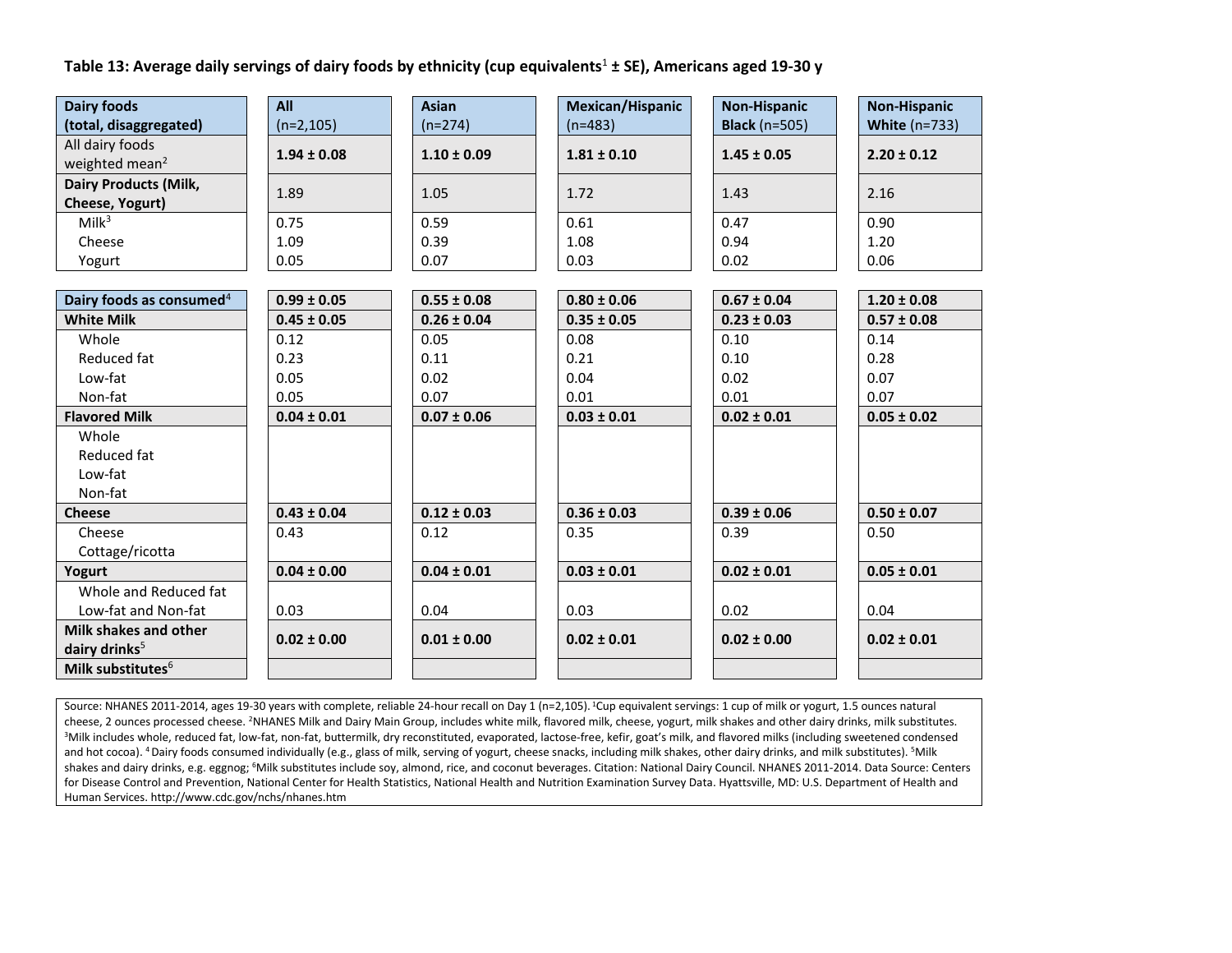#### **Table 14: Average daily servings of dairy foods by ethnicity (cup equivalents**<sup>1</sup> **± SE), Americans aged 19-50 y**

| <b>Dairy foods</b>                   | All             | <b>Asian</b>    | Mexican/Hispanic | <b>Non-Hispanic</b>    | <b>Non-Hispanic</b>    |
|--------------------------------------|-----------------|-----------------|------------------|------------------------|------------------------|
| (total, disaggregated)               | $(n=5, 432)$    | $(n=711)$       | $(n=1,250)$      | <b>Black</b> (n=1,198) | <b>White (n=2,054)</b> |
| All dairy foods                      | $1.78 \pm 0.04$ | $1.06 \pm 0.05$ | $1.65 \pm 0.06$  | $1.30 \pm 0.04$        | $2.00 \pm 0.05$        |
| weighted mean <sup>2</sup>           |                 |                 |                  |                        |                        |
| <b>Dairy Products (Milk,</b>         | 1.74            | 1.03            | 1.59             | 1.28                   | 1.96                   |
| Cheese, Yogurt)                      |                 |                 |                  |                        |                        |
| Milk <sup>3</sup>                    | 0.73            | 0.58            | 0.63             | 0.43                   | 0.84                   |
| Cheese                               | 0.95            | 0.36            | 0.91             | 0.82                   | 1.05                   |
| Yogurt                               | 0.06            | 0.09            | 0.05             | 0.03                   | 0.07                   |
|                                      |                 |                 |                  |                        |                        |
| Dairy foods as consumed <sup>4</sup> | $0.94 \pm 0.03$ | $0.57 \pm 0.05$ | $0.79 \pm 0.04$  | $0.60 \pm 0.03$        | $1.10 \pm 0.04$        |
| <b>White Milk</b>                    | $0.42 \pm 0.02$ | $0.29 \pm 0.02$ | $0.37 \pm 0.03$  | $0.20 \pm 0.03$        | $0.50 \pm 0.03$        |
| Whole                                | 0.11            | 0.09            | 0.10             | 0.08                   | 0.12                   |
| Reduced fat                          | 0.19            | 0.11            | 0.21             | 0.08                   | 0.21                   |
| Low-fat                              | 0.05            | 0.02            | 0.04             | 0.02                   | 0.07                   |
| Non-fat                              | 0.07            | 0.07            | 0.02             | 0.01                   | 0.10                   |
| <b>Flavored Milk</b>                 | $0.04 \pm 0.01$ | $0.03 \pm 0.02$ | $0.03 \pm 0.01$  | $0.02 \pm 0.01$        | $0.06 \pm 0.01$        |
| Whole                                | 0.01            | 0.02            | 0.01             | 0.01                   | 0.01                   |
| Reduced fat                          | 0.02            | 0.00            | 0.02             | 0.01                   | 0.03                   |
| Low-fat                              |                 |                 |                  |                        |                        |
| Non-fat                              |                 |                 |                  |                        |                        |
| <b>Cheese</b>                        | $0.39 \pm 0.02$ | $0.12 \pm 0.01$ | $0.31 \pm 0.02$  | $0.34 \pm 0.03$        | $0.46 \pm 0.04$        |
| Cheese                               | 0.39            | 0.11            | 0.31             | 0.34                   | 0.45                   |
| Cottage/ricotta                      | 0.00            | 0.00            | 0.01             | 0.00                   | 0.00                   |
| Yogurt                               | $0.05 \pm 0.00$ | $0.07 \pm 0.01$ | $0.05 \pm 0.01$  | $0.02 \pm 0.00$        | $0.06 \pm 0.01$        |
| Whole and Reduced fat                | 0.00            | 0.02            | 0.00             | 0.00                   | 0.01                   |
| Low-fat and Non-fat                  | 0.05            | 0.05            | 0.04             | 0.02                   | 0.05                   |
| Milk shakes and other                | $0.02 \pm 0.00$ | $0.01 \pm 0.00$ | $0.02 \pm 0.01$  | $0.01 \pm 0.00$        | $0.02 \pm 0.01$        |
| dairy drinks <sup>5</sup>            |                 |                 |                  |                        |                        |
| Milk substitutes <sup>6</sup>        | $0.01 \pm 0.00$ | $0.05 \pm 0.01$ | $0.01 \pm 0.00$  | $0.00 \pm 0.00$        | $0.01 \pm 0.00$        |

Source: NHANES 2011-2014, ages 19-50 years with complete, reliable 24-hour recall on Day 1 (n=5,432). <sup>1</sup>Cup equivalent servings: 1 cup of milk or yogurt, 1.5 ounces natural cheese, 2 ounces processed cheese. <sup>2</sup>NHANES Milk and Dairy Main Group, includes white milk, flavored milk, cheese, yogurt, milk shakes and other dairy drinks, milk substitutes. <sup>3</sup>Milk includes whole, reduced fat, low-fat, non-fat, buttermilk, dry reconstituted, evaporated, lactose-free, kefir, goat's milk, and flavored milks (including sweetened condensed and hot cocoa). <sup>4</sup> Dairy foods consumed individually (e.g., glass of milk, serving of yogurt, cheese snacks, including milk shakes, other dairy drinks, and milk substitutes). <sup>5</sup>Milk shakes and dairy drinks, e.g. eggnog; <sup>6</sup>Milk substitutes include soy, almond, rice, and coconut beverages. Citation: National Dairy Council. NHANES 2011-2014. Data Source: Centers for Disease Control and Prevention, National Center for Health Statistics, National Health and Nutrition Examination Survey Data. Hyattsville, MD: U.S. Department of Health and Human Services. http://www.cdc.gov/nchs/nhanes.htm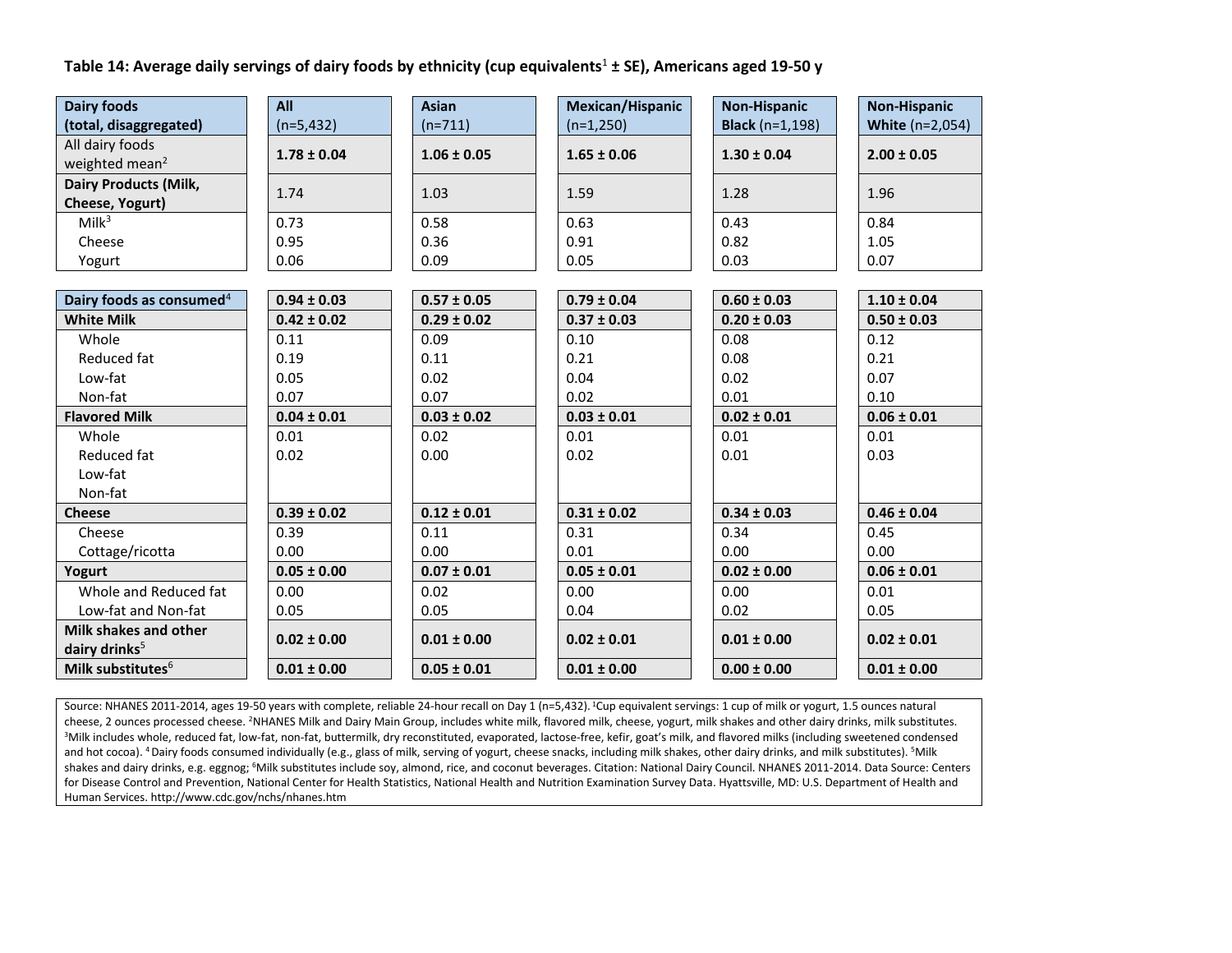# **Table 15: Average daily servings of dairy foods by ethnicity (cup equivalents**<sup>1</sup> **± SE), Americans aged 31-50 y**

| <b>Dairy foods</b>                   | All             | <b>Asian</b>    | <b>Mexican/Hispanic</b> | <b>Non-Hispanic</b>  | <b>Non-Hispanic</b>      |
|--------------------------------------|-----------------|-----------------|-------------------------|----------------------|--------------------------|
| (total, disaggregated)               | $(n=3,327)$     | $(n=437)$       | $(n=767)$               | <b>Black</b> (n=693) | <b>White</b> $(n=1,321)$ |
| All dairy foods                      | $1.67 \pm 0.04$ | $1.03 \pm 0.05$ | $1.53 \pm 0.06$         | $1.18 \pm 0.06$      | $1.88 \pm 0.05$          |
| weighted mean <sup>2</sup>           |                 |                 |                         |                      |                          |
| <b>Dairy Products (Milk,</b>         | 1.64            | 1.01            | 1.51                    | 1.16                 | 1.84                     |
| Cheese, Yogurt)                      |                 |                 |                         |                      |                          |
| Milk <sup>3</sup>                    | 0.71            | 0.58            | 0.65                    | 0.40                 | 0.80                     |
| Cheese                               | 0.86            | 0.33            | 0.79                    | 0.73                 | 0.96                     |
| Yogurt                               | 0.07            | 0.10            | 0.07                    | 0.03                 | 0.08                     |
|                                      |                 |                 |                         |                      |                          |
| Dairy foods as consumed <sup>4</sup> | $0.91 \pm 0.04$ | $0.59 \pm 0.05$ | $0.78 \pm 0.04$         | $0.55 \pm 0.04$      | $1.05 \pm 0.06$          |
| <b>White Milk</b>                    | $0.40 \pm 0.02$ | $0.32 \pm 0.03$ | $0.38 \pm 0.03$         | $0.18 \pm 0.03$      | $0.45 \pm 0.03$          |
| Whole                                | 0.10            | 0.11            | 0.11                    | 0.07                 | 0.10                     |
| Reduced fat                          | 0.16            | 0.11            | 0.20                    | 0.07                 | 0.17                     |
| Low-fat                              | 0.06            | 0.02            | 0.04                    | 0.03                 | 0.07                     |
| Non-fat                              | 0.08            | 0.07            | 0.03                    | 0.01                 | 0.11                     |
| <b>Flavored Milk</b>                 | $0.04 \pm 0.01$ | $0.01 \pm 0.00$ | $0.03 \pm 0.01$         | $0.03 \pm 0.01$      | $0.06 \pm 0.01$          |
| Whole                                | 0.01            | 0.00            | 0.01                    | 0.00                 | 0.01                     |
| Reduced fat                          | 0.02            | 0.00            | 0.01                    | 0.02                 | 0.03                     |
| Low-fat                              |                 |                 |                         |                      |                          |
| Non-fat                              |                 |                 |                         |                      |                          |
| <b>Cheese</b>                        | $0.37 \pm 0.02$ | $0.12 \pm 0.01$ | $0.28 \pm 0.03$         | $0.31 \pm 0.02$      | $0.43 \pm 0.04$          |
| Cheese                               | 0.36            | 0.11            | 0.27                    | 0.31                 | 0.43                     |
| Cottage/ricotta                      | 0.01            |                 | 0.01                    | 0.00                 | 0.01                     |
| Yogurt                               | $0.06 \pm 0.01$ | $0.09 \pm 0.02$ | $0.06 \pm 0.01$         | $0.03 \pm 0.00$      | $0.07 \pm 0.01$          |
| Whole and Reduced fat                | 0.00            | 0.02            | 0.00                    | 0.00                 | 0.00                     |
| Low-fat and Non-fat                  | 0.06            | 0.06            | 0.05                    | 0.03                 | 0.06                     |
| Milk shakes and other                | $0.03 \pm 0.01$ | $0.00 \pm 0.00$ | $0.03 \pm 0.01$         | $0.01 \pm 0.00$      | $0.03 \pm 0.01$          |
| dairy drinks <sup>5</sup>            |                 |                 |                         |                      |                          |
| Milk substitutes <sup>6</sup>        | $0.01 \pm 0.00$ | $0.06 \pm 0.02$ | $0.00 \pm 0.00$         | $0.01 \pm 0.00$      | $0.01 \pm 0.00$          |

Source: NHANES 2011-2014, ages 31-50 years with complete, reliable 24-hour recall on Day 1 (n=3,327). <sup>1</sup>Cup equivalent servings: 1 cup of milk or yogurt, 1.5 ounces natural cheese, 2 ounces processed cheese. <sup>2</sup>NHANES Milk and Dairy Main Group, includes white milk, flavored milk, cheese, yogurt, milk shakes and other dairy drinks, milk substitutes. <sup>3</sup>Milk includes whole, reduced fat, low-fat, non-fat, buttermilk, dry reconstituted, evaporated, lactose-free, kefir, goat's milk, and flavored milks (including sweetened condensed and hot cocoa). <sup>4</sup> Dairy foods consumed individually (e.g., glass of milk, serving of yogurt, cheese snacks, including milk shakes, other dairy drinks, and milk substitutes). <sup>5</sup>Milk shakes and dairy drinks, e.g. eggnog; <sup>6</sup>Milk substitutes include soy, almond, rice, and coconut beverages. Citation: National Dairy Council. NHANES 2011-2014. Data Source: Centers for Disease Control and Prevention, National Center for Health Statistics, National Health and Nutrition Examination Survey Data. Hyattsville, MD: U.S. Department of Health and Human Services. http://www.cdc.gov/nchs/nhanes.htm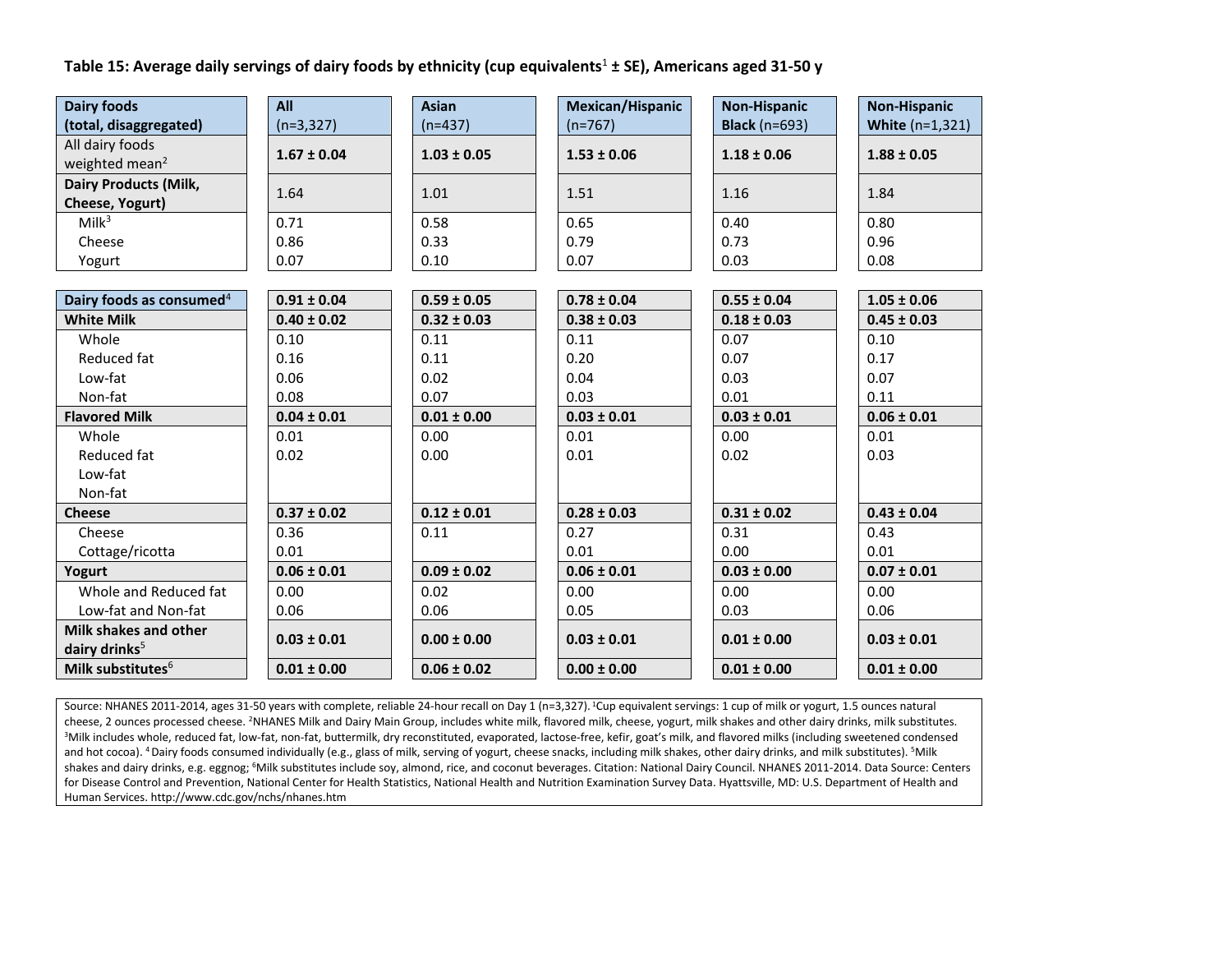**Table 16: Average daily servings of dairy foods by ethnicity (cup equivalents**<sup>1</sup> **± SE), Americans aged 51-70 y**

| <b>Dairy foods</b>                              | All             | <b>Asian</b>    | <b>Mexican/Hispanic</b> | <b>Non-Hispanic</b>  | <b>Non-Hispanic</b>    |
|-------------------------------------------------|-----------------|-----------------|-------------------------|----------------------|------------------------|
| (total, disaggregated)                          | $(n=3,204)$     | $(n=341)$       | $(n=715)$               | <b>Black</b> (n=898) | <b>White (n=1,190)</b> |
| All dairy foods<br>weighted mean <sup>2</sup>   | $1.48 \pm 0.05$ | $0.87 \pm 0.05$ | $1.44 \pm 0.06$         | $0.99 \pm 0.06$      | $1.60 \pm 0.06$        |
| <b>Dairy Products (Milk,</b><br>Cheese, Yogurt) | 1.45            | 0.85            | 1.41                    | 0.97                 | 1.57                   |
| Milk <sup>3</sup>                               | 0.72            | 0.50            | 0.71                    | 0.44                 | 0.78                   |
| Cheese                                          | 0.66            | 0.29            | 0.66                    | 0.50                 | 0.71                   |
| Yogurt                                          | 0.07            | 0.06            | 0.04                    | 0.03                 | 0.08                   |
|                                                 |                 |                 |                         |                      |                        |
| Dairy foods as consumed <sup>4</sup>            | $0.89 \pm 0.03$ | $0.58 \pm 0.06$ | $0.79 \pm 0.04$         | $0.55 \pm 0.04$      | $0.99 \pm 0.05$        |
| <b>White Milk</b>                               | $0.44 \pm 0.03$ | $0.32 \pm 0.04$ | $0.41 \pm 0.04$         | $0.21 \pm 0.02$      | $0.49 \pm 0.04$        |
| Whole                                           | 0.10            | 0.06            | 0.10                    | 0.09                 | 0.10                   |
| Reduced fat                                     | 0.18            | 0.13            | 0.19                    | 0.09                 | 0.20                   |
| Low-fat                                         | 0.06            | 0.03            | 0.04                    | 0.02                 | 0.07                   |
| Non-fat                                         | 0.10            | 0.09            | 0.08                    | 0.02                 | 0.12                   |
| <b>Flavored Milk</b>                            | $0.02 \pm 0.00$ | $0.02 \pm 0.00$ | $0.02 \pm 0.01$         | $0.03 \pm 0.02$      | $0.02 \pm 0.00$        |
| Whole                                           | 0.01            | 0.00            | 0.01                    | 0.00                 | 0.01                   |
| Reduced fat                                     |                 |                 |                         |                      |                        |
| Low-fat                                         |                 |                 |                         |                      |                        |
| Non-fat                                         |                 |                 |                         |                      |                        |
| <b>Cheese</b>                                   | $0.34 \pm 0.02$ | $0.14 \pm 0.03$ | $0.27 \pm 0.03$         | $0.24 \pm 0.03$      | $0.38 \pm 0.03$        |
| Cheese                                          | 0.33            | 0.14            | 0.27                    | 0.24                 | 0.37                   |
| Cottage/ricotta                                 | 0.01            | 0.00            | 0.01                    | 0.00                 | 0.01                   |
| Yogurt                                          | $0.06 \pm 0.01$ | $0.06 \pm 0.01$ | $0.03 \pm 0.01$         | $0.03 \pm 0.00$      | $0.07 \pm 0.01$        |
| Whole and Reduced fat                           |                 |                 |                         |                      |                        |
| Low-fat and Non-fat                             | 0.06            | 0.04            | 0.03                    | 0.03                 | 0.07                   |
| Milk shakes and other                           | $0.01 \pm 0.00$ | $0.00 \pm 0.00$ | $0.00 \pm 0.00$         | $0.02 \pm 0.01$      | $0.01 \pm 0.00$        |
| dairy drinks <sup>5</sup>                       |                 |                 |                         |                      |                        |
| Milk substitutes <sup>6</sup>                   | $0.02 \pm 0.00$ | $0.04 \pm 0.02$ | $0.04 \pm 0.01$         | $0.01 \pm 0.00$      | $0.02 \pm 0.01$        |

Source: NHANES 2011-2014, ages 51-70 years with complete, reliable 24-hour recall on Day 1 (n=3,204). <sup>1</sup>Cup equivalent servings: 1 cup of milk or yogurt, 1.5 ounces natural cheese, 2 ounces processed cheese. <sup>2</sup>NHANES Milk and Dairy Main Group, includes white milk, flavored milk, cheese, yogurt, milk shakes and other dairy drinks, milk substitutes. <sup>3</sup>Milk includes whole, reduced fat, low-fat, non-fat, buttermilk, dry reconstituted, evaporated, lactose-free, kefir, goat's milk, and flavored milks (including sweetened condensed and hot cocoa). <sup>4</sup> Dairy foods consumed individually (e.g., glass of milk, serving of yogurt, cheese snacks, including milk shakes, other dairy drinks, and milk substitutes). <sup>5</sup>Milk shakes and dairy drinks, e.g. eggnog; <sup>6</sup>Milk substitutes include soy, almond, rice, and coconut beverages. Citation: National Dairy Council. NHANES 2011-2014. Data Source: Centers for Disease Control and Prevention, National Center for Health Statistics, National Health and Nutrition Examination Survey Data. Hyattsville, MD: U.S. Department of Health and Human Services. http://www.cdc.gov/nchs/nhanes.htm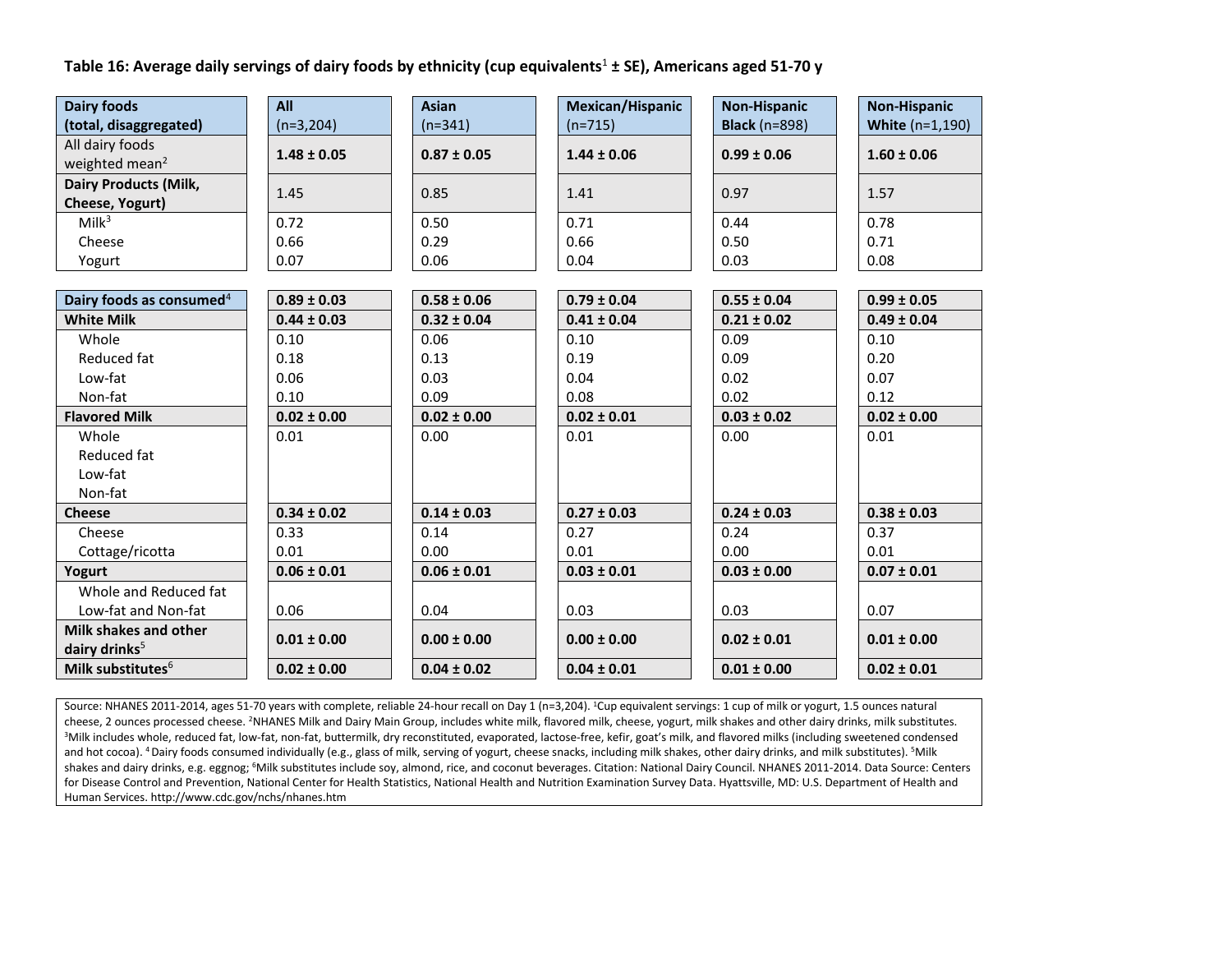# **Table 17: Average daily servings of dairy foods by ethnicity (cup equivalents**<sup>1</sup> **± SE), Americans aged 51+ y**

| <b>Dairy foods</b>                   | All             | <b>Asian</b>    | <b>Mexican/Hispanic</b> | <b>Non-Hispanic</b>        | <b>Non-Hispanic</b>    |
|--------------------------------------|-----------------|-----------------|-------------------------|----------------------------|------------------------|
| (total, disaggregated)               | $(n=4,522)$     | $(n=423)$       | $(n=860)$               | <b>Black</b> ( $n=1,133$ ) | <b>White (n=2,022)</b> |
| All dairy foods                      | $1.46 \pm 0.04$ | $0.91 \pm 0.06$ | $1.42 \pm 0.05$         | $0.97 \pm 0.06$            | $1.58 \pm 0.05$        |
| weighted mean <sup>2</sup>           |                 |                 |                         |                            |                        |
| <b>Dairy Products (Milk,</b>         | 1.43            | 0.89            | 1.39                    | 0.95                       | 1.54                   |
| Cheese, Yogurt)                      |                 |                 |                         |                            |                        |
| Milk <sup>3</sup>                    | 0.76            | 0.53            | 0.72                    | 0.47                       | 0.82                   |
| Cheese                               | 0.60            | 0.30            | 0.63                    | 0.45                       | 0.64                   |
| Yogurt                               | 0.07            | 0.06            | 0.04                    | 0.03                       | 0.08                   |
|                                      |                 |                 |                         |                            |                        |
| Dairy foods as consumed <sup>4</sup> | $0.91 \pm 0.03$ | $0.62 \pm 0.06$ | $0.79 \pm 0.04$         | $0.56 \pm 0.03$            | $1.00 \pm 0.04$        |
| <b>White Milk</b>                    | $0.48 \pm 0.03$ | $0.35 \pm 0.04$ | $0.42 \pm 0.03$         | $0.26 \pm 0.02$            | $0.53 \pm 0.03$        |
| Whole                                | 0.10            | 0.07            | 0.10                    | 0.10                       | 0.10                   |
| Reduced fat                          | 0.20            | 0.16            | 0.20                    | 0.11                       | 0.21                   |
| Low-fat                              | 0.08            | 0.03            | 0.05                    | 0.02                       | 0.09                   |
| Non-fat                              | 0.12            | 0.09            | 0.07                    | 0.03                       | 0.14                   |
| <b>Flavored Milk</b>                 | $0.02 \pm 0.00$ | $0.02 \pm 0.01$ | $0.03 \pm 0.01$         | $0.03 \pm 0.01$            | $0.02 \pm 0.00$        |
| Whole                                | 0.01            | 0.00            | 0.10                    | 0.00                       | 0.01                   |
| Reduced fat                          | 0.01            | 0.01            | 0.20                    | 0.02                       | 0.01                   |
| Low-fat                              |                 |                 | 0.05                    |                            |                        |
| Non-fat                              |                 |                 | 0.07                    |                            |                        |
| <b>Cheese</b>                        | $0.32 \pm 0.02$ | $0.15 \pm 0.03$ | $0.27 \pm 0.02$         | $0.22 \pm 0.02$            | $0.35 \pm 0.02$        |
| Cheese                               | 0.31            | 0.15            | 0.26                    | 0.22                       | 0.34                   |
| Cottage/ricotta                      | 0.01            | 0.00            | 0.00                    | 0.00                       | 0.01                   |
| Yogurt                               | $0.06 \pm 0.01$ | $0.05 \pm 0.01$ | $0.04 \pm 0.01$         | $0.03 \pm 0.00$            | $0.07 \pm 0.01$        |
| Whole and Reduced fat                | 0.00            | 0.01            | 0.01                    | 0.00                       | 0.00                   |
| Low-fat and Non-fat                  | 0.06            | 0.04            | 0.03                    | 0.03                       | 0.06                   |
| Milk shakes and other                | $0.01 \pm 0.00$ | $0.00 \pm 0.00$ | $0.00 \pm 0.00$         | $0.02 \pm 0.01$            | $0.01 \pm 0.00$        |
| dairy drinks <sup>5</sup>            |                 |                 |                         |                            |                        |
| Milk substitutes <sup>6</sup>        | $0.02 \pm 0.00$ | $0.05 \pm 0.01$ | $0.04 \pm 0.01$         | $0.01 \pm 0.00$            | $0.02 \pm 0.00$        |

Source: NHANES 2011-2014, ages 51 years and older with complete, reliable 24-hour recall on Day 1 (n=4,522). <sup>1</sup>Cup equivalent servings: 1 cup of milk or yogurt, 1.5 ounces natural cheese, 2 ounces processed cheese. <sup>2</sup>NHANES Milk and Dairy Main Group, includes white milk, flavored milk, cheese, yogurt, milk shakes and other dairy drinks, milk substitutes. <sup>3</sup>Milk includes whole, reduced fat, low-fat, non-fat, buttermilk, dry reconstituted, evaporated, lactose-free, kefir, goat's milk, and flavored milks (including sweetened condensed and hot cocoa). <sup>4</sup> Dairy foods consumed individually (e.g., glass of milk, serving of yogurt, cheese snacks, including milk shakes, other dairy drinks, and milk substitutes). <sup>5</sup>Milk shakes and dairy drinks, e.g. eggnog; <sup>6</sup>Milk substitutes include soy, almond, rice, and coconut beverages. Citation: National Dairy Council. NHANES 2011-2014. Data Source: Centers for Disease Control and Prevention, National Center for Health Statistics, National Health and Nutrition Examination Survey Data. Hyattsville, MD: U.S. Department of Health and Human Services. http://www.cdc.gov/nchs/nhanes.htm